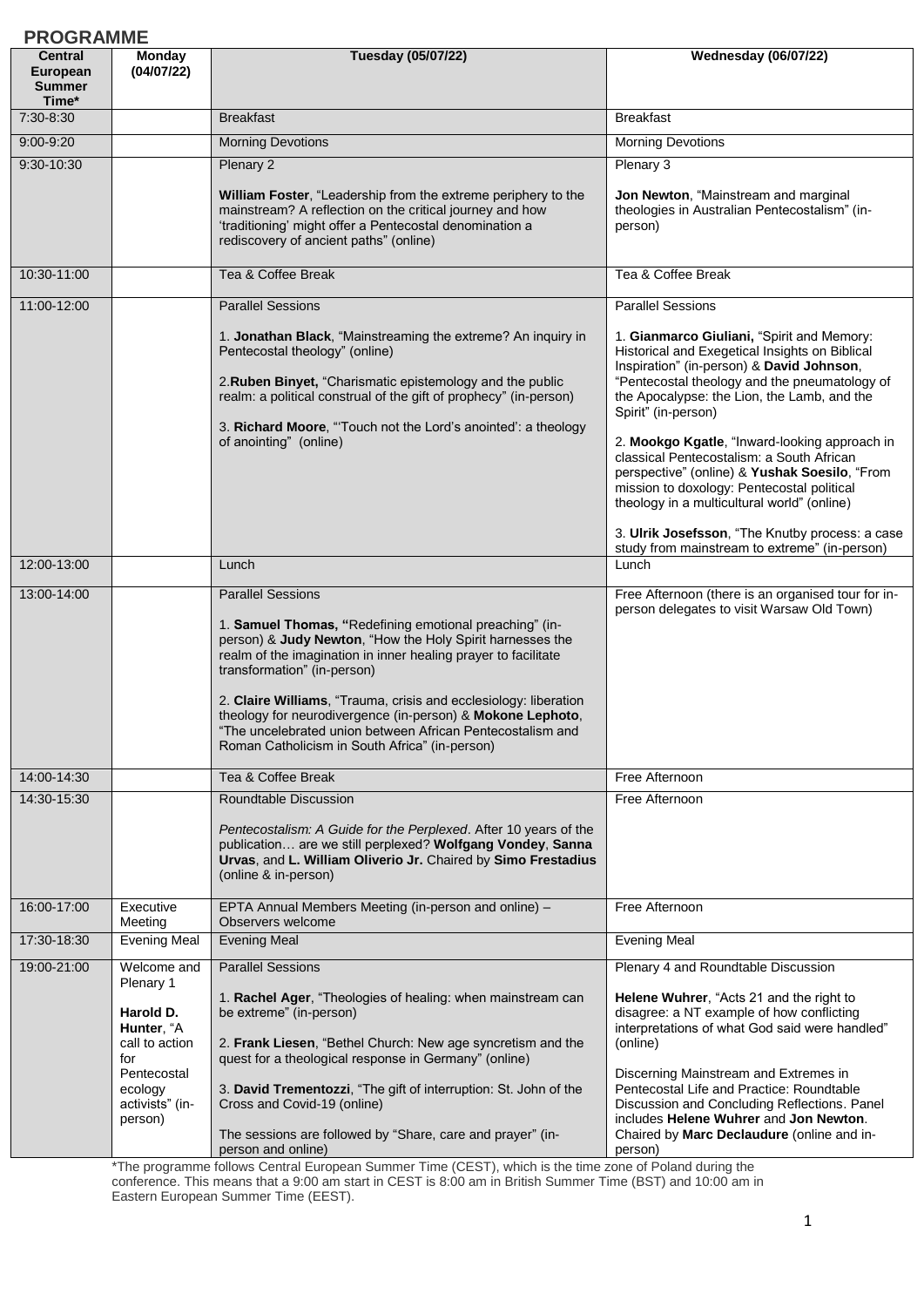# **FURTHER DETAILS ABOUT THE SESSIONS**

# **Morning Devotions**

This is an opportunity for interested conference attendees to start the day with a biblical reflection and a time of prayer.

#### **Share, Care, and Prayer**

The aim of this session is to allow conference attendees to share institutional or personal news. There will also be an opportunity for people to pray for each other in small groups in-person or in "breakout rooms" on Zoom.

# **Roundtable Discussion –** *Pentecostalism: A Guide for the Perplexed***. After (almost) 10 years of the publication… are we still perplexed?**

Wolfgang Vondey's book *Pentecostalism: A Guide for the Perplexed* was published in 2013 by Bloomsbury. The book effectively explores the conference theme of "Pentecostal Theology: Mainstream and Extremes". After almost 10 years since the book was published, L. William (Bill) Oliverio Jr. and Sanna Urvas reflect on the book and its central arguments. This is followed by a response from Vondey. The session is chaired by Simo Frestadius from CTSS in Warsaw with Oliverio, Urvas, and Vondey joining the conversation online from the US, Finland, and UK respectively.

Wolfgang Vondey (PhD, Marquette University) is Professor of Christian Theology and Pentecostal Studies in the School of Philosophy, Theology and Religion at the University of Birmingham, where he also serves as Director of the Centre for Pentecostal and Charismatic Studies. He has published extensively on issues of global Pentecostalism with particular focus on the theology of the movements and is currently the editor of EPTA's *Journal of Pentecostal and Charismatic Christianity*. Among his most recent publications are *Pentecostal Theology: Living the Full Gospel*  (2017 Bloomsbury T&T Clark) and *The Routledge Handbook of Pentecostal Theology* (2020 Routledge)*.*

L. William (Bill) Oliverio Jr. (PhD, Marquette University) is Associate Professor of Public Theology at Northwest University. He is a philosophical theologian that specializes in hermeneutics, theories of knowledge, and the relationship of Christian faith to the modern world. He is co-editor of *Pneuma: The Journal of the Society for Pentecostal Studies* and his publications include *Theological Hermeneutics in the Classical Pentecostal Tradition: A Typological Account* (2012/2014 Brill) and *Pentecostal Hermeneutics in the Late Modern World* (2022 Pickwick). He is a member and on the executive committee of the Society for Pentecostal Studies, and he is a member of the American Academy of Religion. Oliverio is also an Assemblies of God minister.

Sanna Pauliina Urvas (DTh, University of Helsinki) is a systematic theologian, freelance writer, and lecturer. Her research focuses on patristic and ecumenical sources which are constructively utilized for developing global Pentecostal theological trajectories. Urvas is a founding member of the Finnish Pentecostal Theological Symposium and a member of Symposium Patristicum Fennicum, among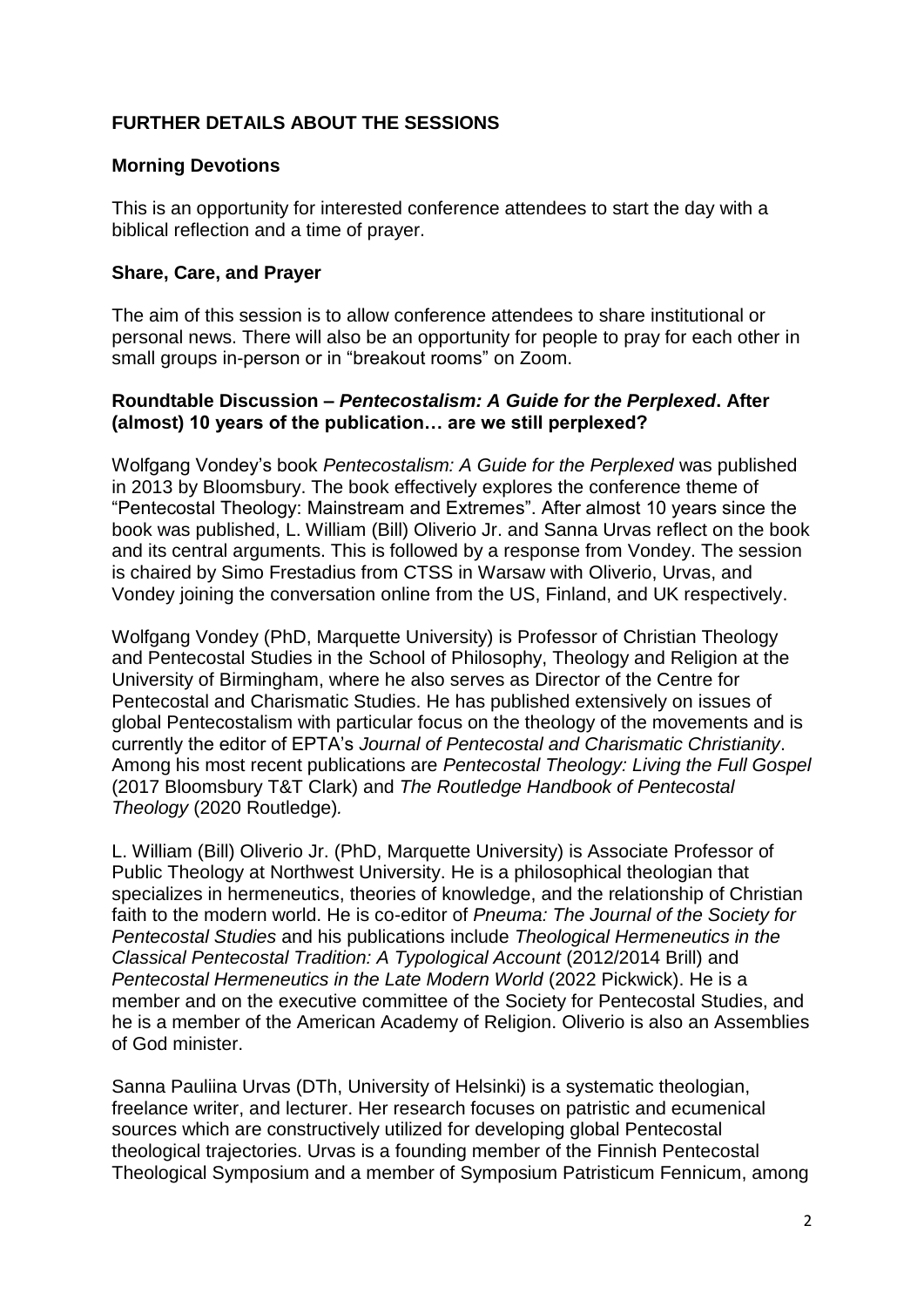many other scholarly associations. Urvas received her theological education and defended her doctoral thesis at the University of Helsinki, Finland and has served in Iso Kirja Bible College, Finland and Wabash College, IN, USA. She currently serves as a lecturer of systematic theology at the Theological School of Finland.

Simo Frestadius (PhD, University of Birmingham) is the Dean of Research and Executive Director of the Institute for [Pentecostal](https://www.regents-tc.ac.uk/research-centre/) Theology at Regents Theological College, West Malvern, UK, as well as a PhD Supervisor at Bangor University. He is the chair of EPTA and an ordained minister in the Elim Pentecostal Church. His teaching and research focuses on Pentecostal theology, philosophical/constructive theology, public theology, and philosophy of religion. His publications include *Pentecostal Rationality: Epistemology and Theological Hermeneutics in the Foursquare Tradition* (2020 Bloomsbury T&T Clark).

#### **Roundtable Discussion – Discerning mainstream and extremes in Pentecostal life and practice**

This final session of the conference will explore how to discern mainstream and extremes in Pentecostal life and practice. The panellists include Helene Wuhrer and Jon Newton. The discussion will be chaired by Marc Declaudure.

Helene M. Wuhrer (PhD, VU Amsterdam) loves to study the New Testament as her profession. She does so by pastoring a church part-time in The Hague, teaching future pastors at Theologisches Seminar Erzhausen, and through her research position at the Vrije Universiteit Amsterdam. She is a member of both Theologischer Ausschuss (BFP, Germany) and Werkgroep Theologie (VPE, Netherlands), which are committees of theologians commissioned by denominational leaders to articulate and develop Pentecostal theology.

Jon Newton (PhD, Deakin University, Australia) is Associate Professor of New Testament at Alphacrucis University College Melbourne campus. He has done extensive research on Revelation and Australian Pentecostalism, including his current project which involves recording the stories of many older Pentecostal pastors in Australia. He is the editor of the *Journal of Contemporary Ministry*. He is the author of *Revelation Reclaimed* (2009), *The Revelation Worldview* (2015) and *A Pentecostal Commentary on Revelation* (2021) as well as numerous journal articles. He is an ordained minister with Australian Christian Churches.

Marc Declaudure has been the Vice Chair of EPTA since July 2021. Marc and his wife Victoria have served together full time in pastoral ministry since 2004 in the ADD (French AoG). Marc has a Master's degree in Theology (FLTE Vaux/Seine). He serves in the ADD as regional superintendent and as a member of the national board. He is also a member of the board of the ITB (theological institute of the ADD). Marc and Victoria are also both in the national task force for the training of ADD pastors, and involved actively in a French speaking Pentecostal theological group. Furthermore, he represents Pentecostals in an evangelical working group on pastoral training, and in the Evangelical-Catholic dialogue group.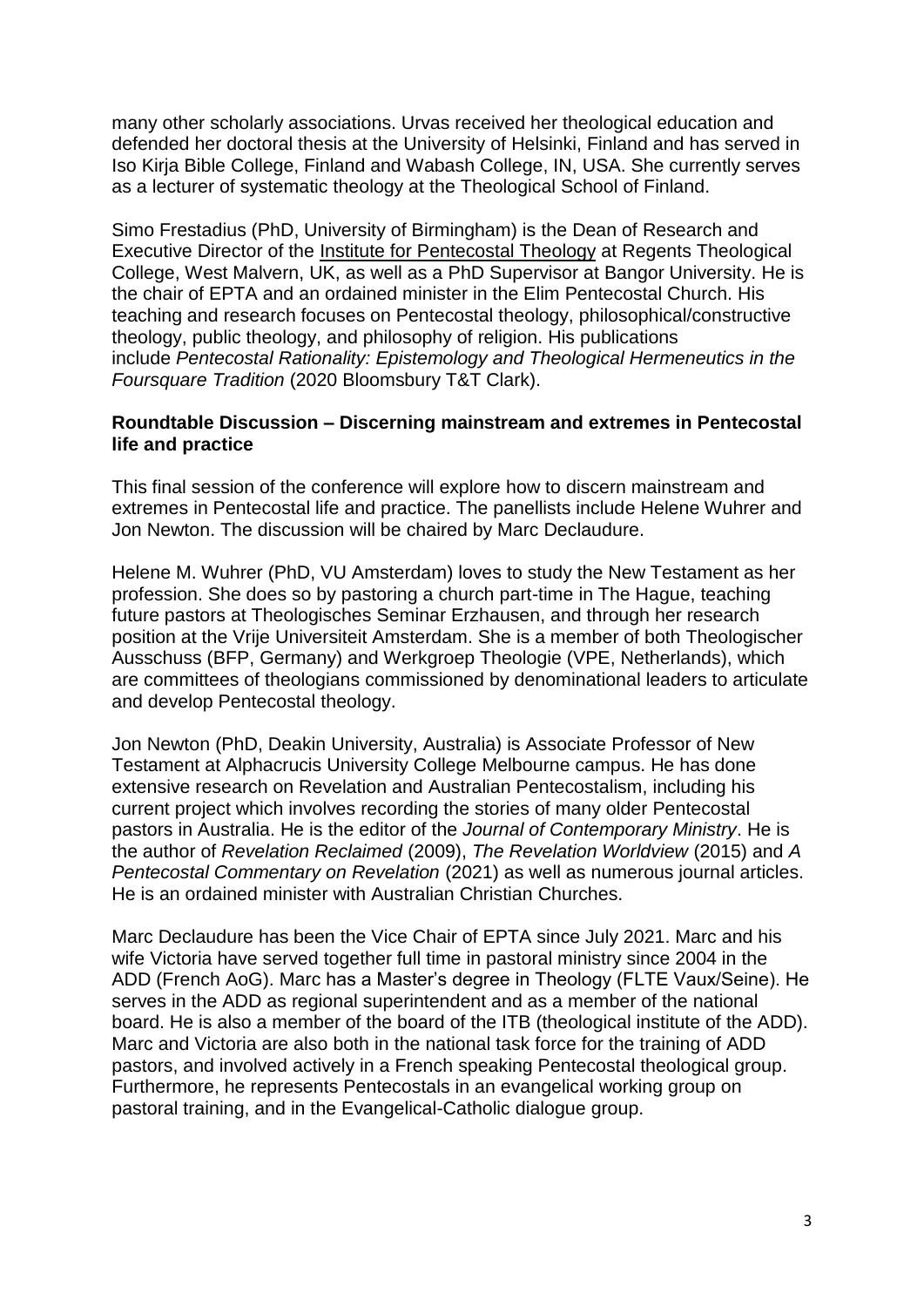## **Harold D. Hunter, "A call to action for Pentecostal ecology activists: moving toward a global database"**

This paper takes one on a journey around the world to witness Pentecostal ecological engagement. EPTA can broaden the narrative beyond English publications centered in North America. A little-known story emerges when looking to the Global South, locating publications regardless of language, and listening to indigenous peoples. This adventure began with 1980's seminary lectures followed by a 2000 article published in Korea accounted for close surveillance while travelling to 90 countries. This particular paper started at the request of the Pentecostal World Fellowship (PWF). The PWF had two participants in the 2021 monthly Zoom sessions with "Global Faith Leaders of all Religions and Scientists" selected by the Vatican, among others, working Towards COP26 that culminated at Glasgow November 1-12, 2021.

The 2022 EPTA Conference theme "Pentecostal Theology: Mainstream and Extremes" will be realized in that Pentecostal climate justice advocates from the Global South are viewed with suspicion by some Pentecostal leaders from the Global North. The survey will ask about the Pentecostal connection to the first Earth Day sanctioned by the United Nations. A closer look will be given to Pentecostal ecofarming in the Philippines, Pentecostals planting 1M trees in Ghana, and Pentecostal activists saving the Amazon in Brazil and Ecuador. Among the known missing chapters are Pentecostal voices in the Caribbean and Pacific Islands.

Revd Dr Harold D. Hunter is both the Director of the International Pentecostal Holiness Church (IPHC) Archives & Research Center and IPHC Ecumenical Officer with the title IPHC Liaison to the Greater Christian Community. He is located at the headquarters of the IPHC in Oklahoma City, OK, USA.

# **William Foster, "Leadership from the extreme periphery to the mainstream?: A reflection on the critical journey and how 'traditioning' might offer a Pentecostal denomination a rediscovery of ancient paths"**

This is what the LORD says: "Stand at the crossroads and look; ask for the ancient paths, ask where the good way is, and walk in it, and you will find rest for your souls" Jer 6:16

Drawing on a doctoral study<sup>1</sup> that explored the leadership and organisational culture of the a Pentecostal denomination approaching its centenary - British Assemblies of God (AoG) - an ecclesiological ethnography<sup>2</sup> approach is taken to combine resultant research insights with reflections from the author's deep involvement in leadership of

**.** 

<sup>1</sup> Foster, *Authority And Authenticity In The Leadership Of The British Assemblies Of God: An Exploration Of An Emergent Ecclesial Organisational Culture*.

<sup>&</sup>lt;sup>2</sup> Principles and techniques drawn from a long-term involvement with Professor Pete Ward and Dr Christian Scharen's

Ecclesiology and ethnography network se[e https://www.ecclesiologyandethnography.net](https://www.ecclesiologyandethnography.net/)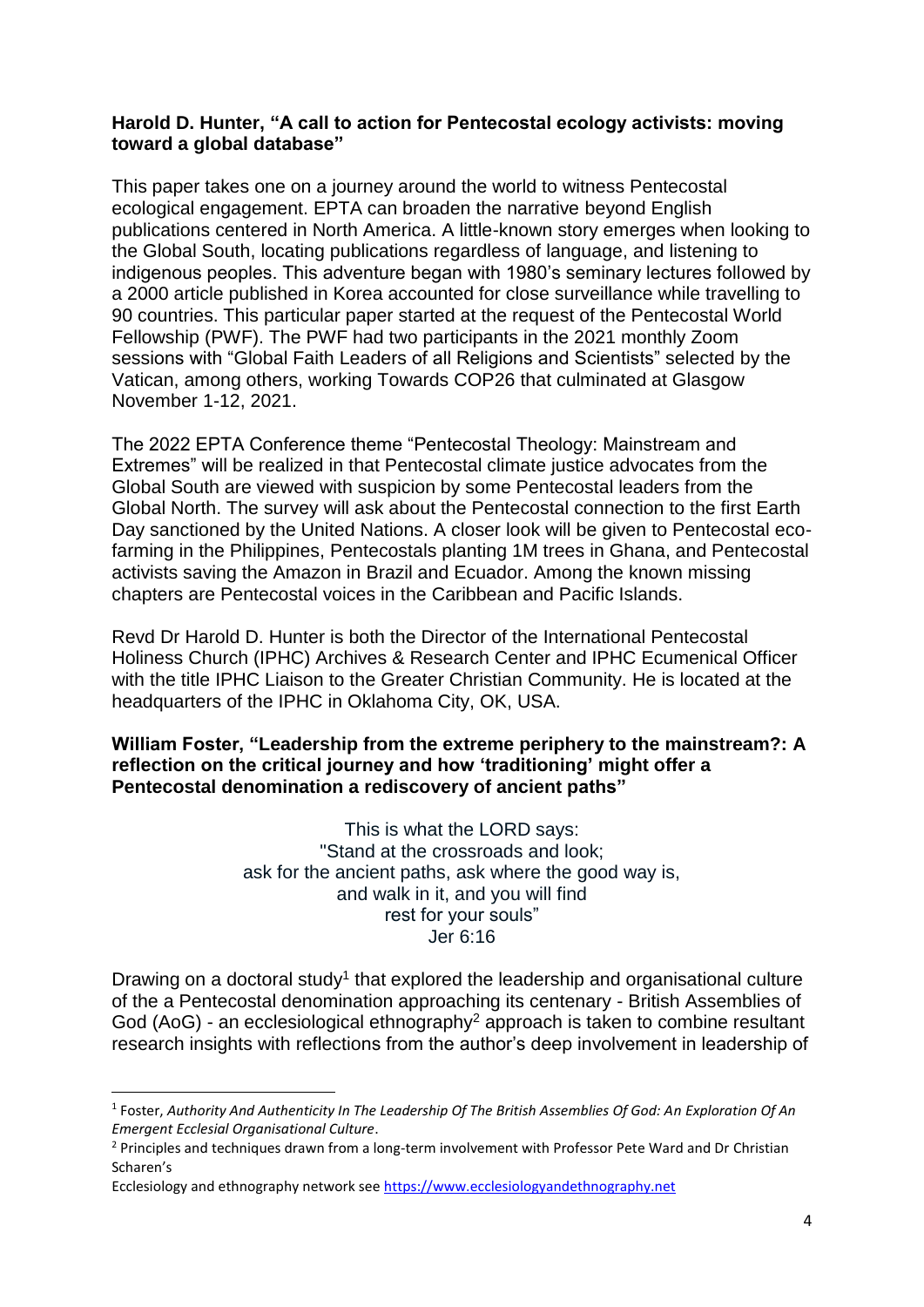a local Pentecostal church through two difficult leadership transitions and the consequent spiritual formation journey.

The possible future implications for Pentecostal leaders of the adoption of Scazzero's<sup>3</sup> Emotionally Healthy Leadership teachings in AoG's *Minister in Training* programme are anticipated and Hagberg and Guelich's<sup>4</sup> Critical Journey framework applied to analyse likely issues for Pentecostal leaders when rediscovering 'ancient paths'. By casting an ethnographic gaze in the direction of a key denomination in the UK charismatic movement<sup>5</sup> that is already journeying this path and by paying attention to the thought leadership and rising popularity of mentees and followers of Dallas Willard<sup>6</sup>, Simon Chan's<sup>7</sup> notion of Pentecostal "Traditioning" can be employed to provide possible future trajectories.

Similar to Elijah's servant, these may presently seem to be "nothing" or we may have to look "seven times" before we see them as small as a man's hand (1 Kings 18:43- 44). However, this paper seeks to offer a "practical-prophetic" voice<sup>8</sup> proposing the possibilities for bringing practices rooted in contemplative and monastic traditions from the extreme periphery to the mainstream of Pentecostalism spiritual development.

Revd Dr William Foster, Professor of Leadership at Keele University, UK and leadership consultant to Denominations, Churches, Bible Colleges, and Theological Schools.

# **Jonathan Black, "Mainstreaming the extreme?: An inquiry in Pentecostal theology"**

From its earliest beginnings, Pentecostalism has been a theological movement, even if that theology has not always been explicitly articulated. It was not the Pentecostal experience which was new, but rather the theological explanation of that experience. Yet, from the beginning, Pentecostal theology has been a ground of contention between mainstream and extreme, as evidenced by Charles Fox Parham's mocking of William J. Seymour's Pentecostal 'Protestant orthodoxy', the emergence of Oneness teaching, and William Oliver Hutchinson's shift from an evangelical scriptural basis for Pentecostal faith to a pneumatic one (along with the enduring reaction to this from the rest of British Pentecostalism). This paper will raise questions about some approaches to Pentecostal theological method and whether they might contribute to mainstreaming the extreme, whilst marginalising some of the mainstream themes of Christian doctrine. This will include the recent adoption as a guiding principle for much Pentecostal theological work of Walter J. Hollenweger's

**.** 

<sup>3</sup> Scazerro, *The Emotionally Healthy Leader*.

<sup>4</sup> Hagberg and Guelich, *The Critical Journey: Stages in the Life of Faith*.

<sup>5</sup> Vineyard led by John and Debbie Wright

<sup>&</sup>lt;sup>6</sup> For example John Mark Comer (Practicing the Way) and Bill Gaultiere (Soul Shepherding)

<sup>7</sup> Chan, *Pentecostal Theology and the Christian Spiritual Tradition*.

<sup>&</sup>lt;sup>8</sup> A Practical-Prophetic voice focuses theological attention on the state of the concrete seen church; engages with other traditions of enquiry and their embodiments that bear upon the concrete identity of the church namely history, sociology, cultural analysis and ethnography; and offers a critical voice into the present and possible future see Healy, *Church, World and the Christian Life: Practical-Prophetic Ecclesiology*.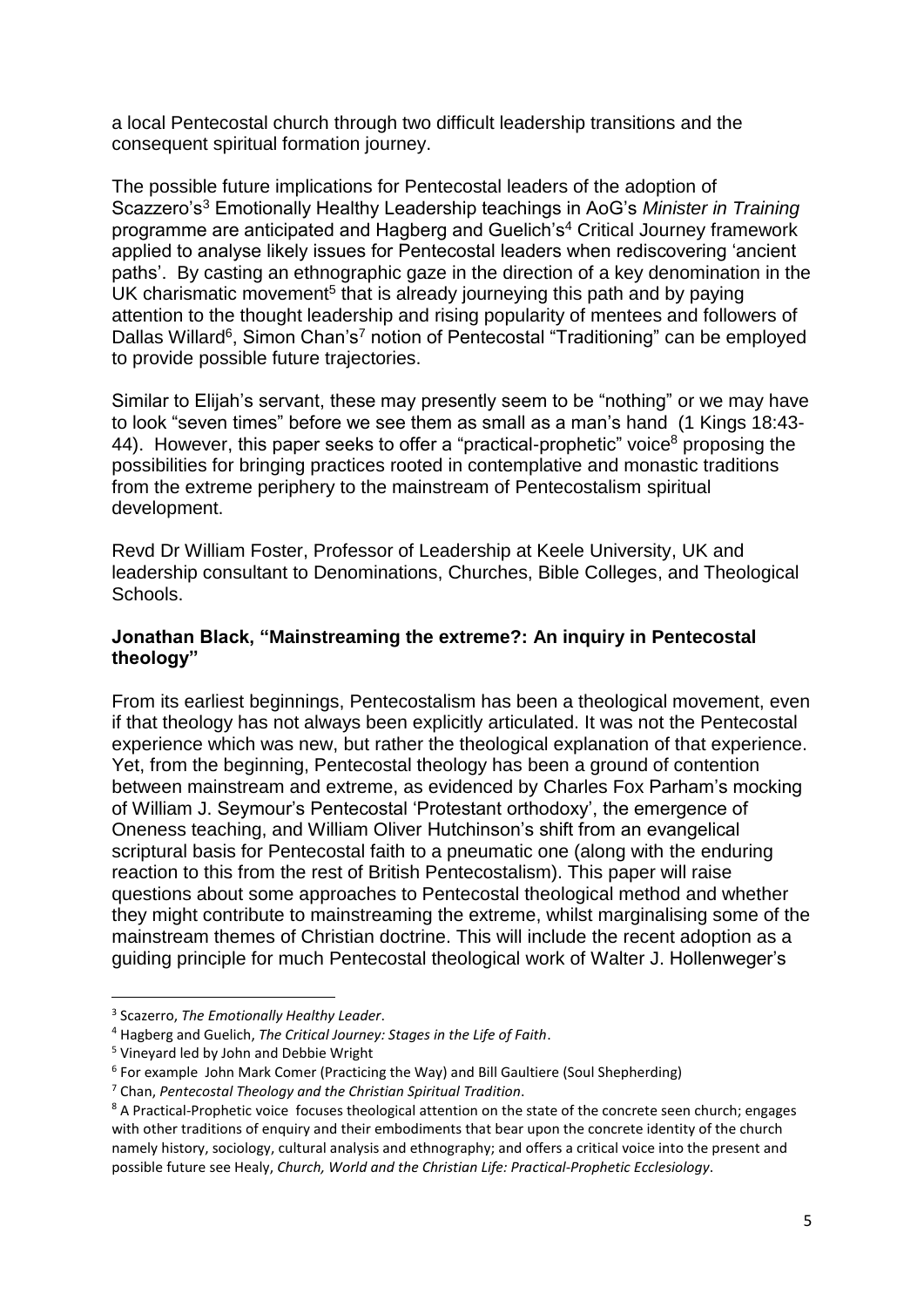contention that the first ten years of the movement represent the heart of its spirituality. On the contrary, this paper will argue, via comparison with the Reformation, that a focus limited to the first ten years of a newly emerging movement is an insufficient period of time to establish a mainstream theological core in contradistinction to extreme threats to that core. It will then show that the early Classical Pentecostals demonstrated that their spirituality was grounded doctrinally through theological responses to extreme practices (e.g. the blood cry), the drawing up of distinctly Pentecostal confessional statements, and the attention given to settling doctrinal questions. All of these contributed to a distinctively Pentecostal theology which was rooted in the mainstream of Trinitarian and Christological orthodoxy, while being empowered to respond to extreme distortions. This recovery of a doctrinal-theological heritage among the early classical Pentecostals will, then, allow for an engagement with both the mainstream and the extreme in contemporary Pentecostal theology and provide the basis to argue that classical Pentecostals can (and indeed do) have a dogmatic theology and not only a spiritual/mystical theology.

Jonathan Black (PhD, University of Chester) is Lecturer in Theology at Regents Theological College (West Malvern, UK), where he also serves as Co-Director of the Institute for Pentecostal Theology. He has published on issues of Pentecostal doctrine and sacramental theology.

#### **Ruben Binyet, "Charismatic epistemology and the public realm: a political construal of the gift of prophecy"**

Epistemology is an ongoing topic of discussion for political philosophers and political theologians. In postmodern multicultural democratic societies, claims to knowledge are often deconstructed and understood in terms of power struggles. In the case of pentecostalism, a particular form of knowledge seems problematic: prophetic knowledge. For many observers, inside and outside the movement, the pentecostal claim to the gift of prophecy appears to threaten democratic politics. The epistemological claim to receive direct revelations from God seems to be at odds with the dialogical nature of democratic public life. Furthermore, even by friendly observers, prophecy can be perceived as an easily instrumentalized practice. Contemporary North American history and the case of the "Trump prophecies" appear to corroborate the suspicion that pentecostal prophecy can have catastrophic political repercussions.

Following the imperative not to "quench the Spirit," this paper does not seek to nullify the dangerous potential of prophecy, as one might be tempted to do. On the contrary, the aim of the argument is to acknowledge the hazardous nature of pentecostal spirituality (what Nimi Wariboko names the "excessive core" of pentecostalism) for the sake of a more fruitful constructive proposal. Pentecostal spirituality implies a specific epistemology shaped by the belief in and the practice of the prophetic gift. This paper explores the internal resources of pentecostal spirituality to construe a viable, fruitful, and faithful notion of the prophetic gift. Such resources are found in the New Testament ethical guidelines for prophetic ministry. They can be understood as, for instance, the practice of judging prophecy within the community, the valuation of the virtue of humility, and the valuation of the diverse (political, social, cultural, ethnic) voices composing the pentecostal movement.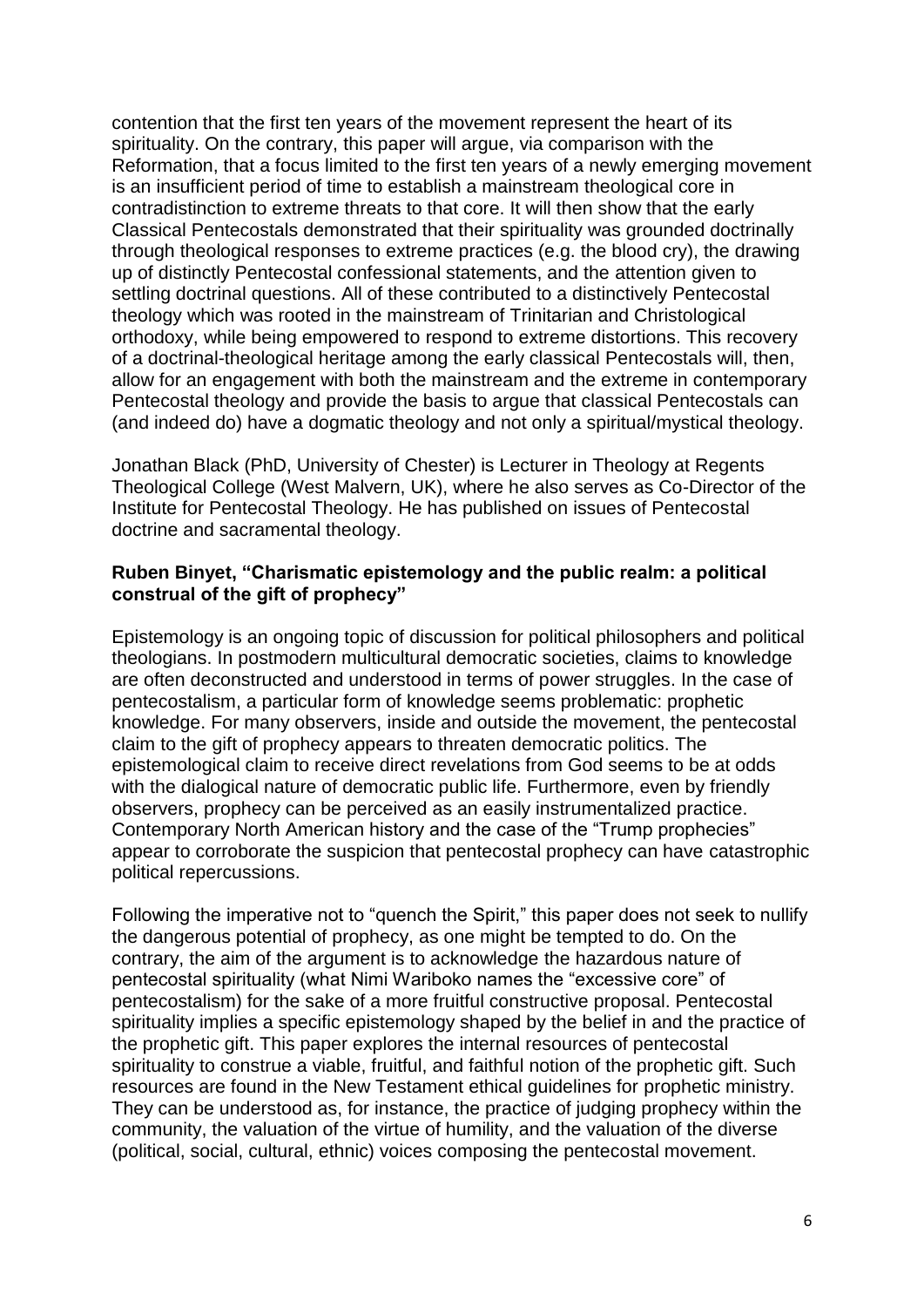However, the aim of the argument is to go beyond ethical considerations on the practice of prophecy and to put this construal of prophecy to use in defining the shape of pentecostal political theology. The overarching purpose of this paper is to argue that the prophetic nature of pentecostal epistemology implies the adoption of a "politics of truthfulness." This orientation warrants a pentecostal engagement with and an appreciation for the work of Stanley Hauerwas. Nevertheless, this specifically pentecostal conception of the politics of truthfulness is at odds with Hauerwasian positions at critical points as it gives voice to what Nimi Wariboko names the "Pentecostal principle," the prophetic impulse to hold a hopeful outlook in relation to the world.

Ruben Binyet is a PhD candidate at the University of Geneva. His research in the field of Pentecostal-Charismatic political theology seeks to tease out the political implications of Spirit-filled spirituality. He holds a MA in Philosophy and a MA in Theology from the University of Geneva. He is a pastor in the non-denominational ICF church in Geneva, Switzerland, as well as a proud father and a happy husband.

# **Richard Moore, "'Touch not the Lord's anointed': a theology of anointing"**

Is the concept and idea of anointing properly applied by current Christian teachers, apostles, prophets, and progressive Christian leaders? Is the teaching, theology, and practice of anointing within Christianity accurate to what we have revealed to us in the scriptures? At the EPTA Conference 2022 "Pentecostal Theology: Mainstream and Extremes" I will formulate a biblical theology of anointing by addressing three things. First, we will address the biblical view of anointing. Second, we will look into the view of modern teachers on anointing, and third seek to juxtapose those views with the biblical view to demonstrate how they depart from biblical theological orthodoxy. This short article will attempt to uncover what the current New Apostolic Reformation has taught on the subject, current practice regarding anointing, and contrast and compare that over against the biblical history of the term and concept, with a specific eye on what the New Testament teaching on anointing is. This article will delineate a biblical theology of anointing and its foundational importance to the Christian faith.

Richard Moore is an author, speaker, church planter, theologian, and missionary in Germany. He is also doing a PhD at Bakke Graduate University, Dallas, USA.

# **Samuel A. Thomas, "Re-defining emotional preaching"**

Although it is accurate to address Pentecostalism in the plural form (Pentecostalisms) – for there is no longer a framework into which all Pentecostals easily fit (Warrington,2008:12) – within Pentecostalism (although not exclusive) sermons are animated; expressive and have much bodily movement. This style of preaching has often faced criticism especially from among non-Pentecostals and then as a consequence has been interpreted as a weakness within "mainstream" Pentecostalism.

From engaging with the works of psychologists Eileen Kennedy-Moore, Jeanne C. Watson, Mick Cooper, and John McLeod this paper explores how emotional preaching is to be celebrated; championed for there is a genuine place for preaching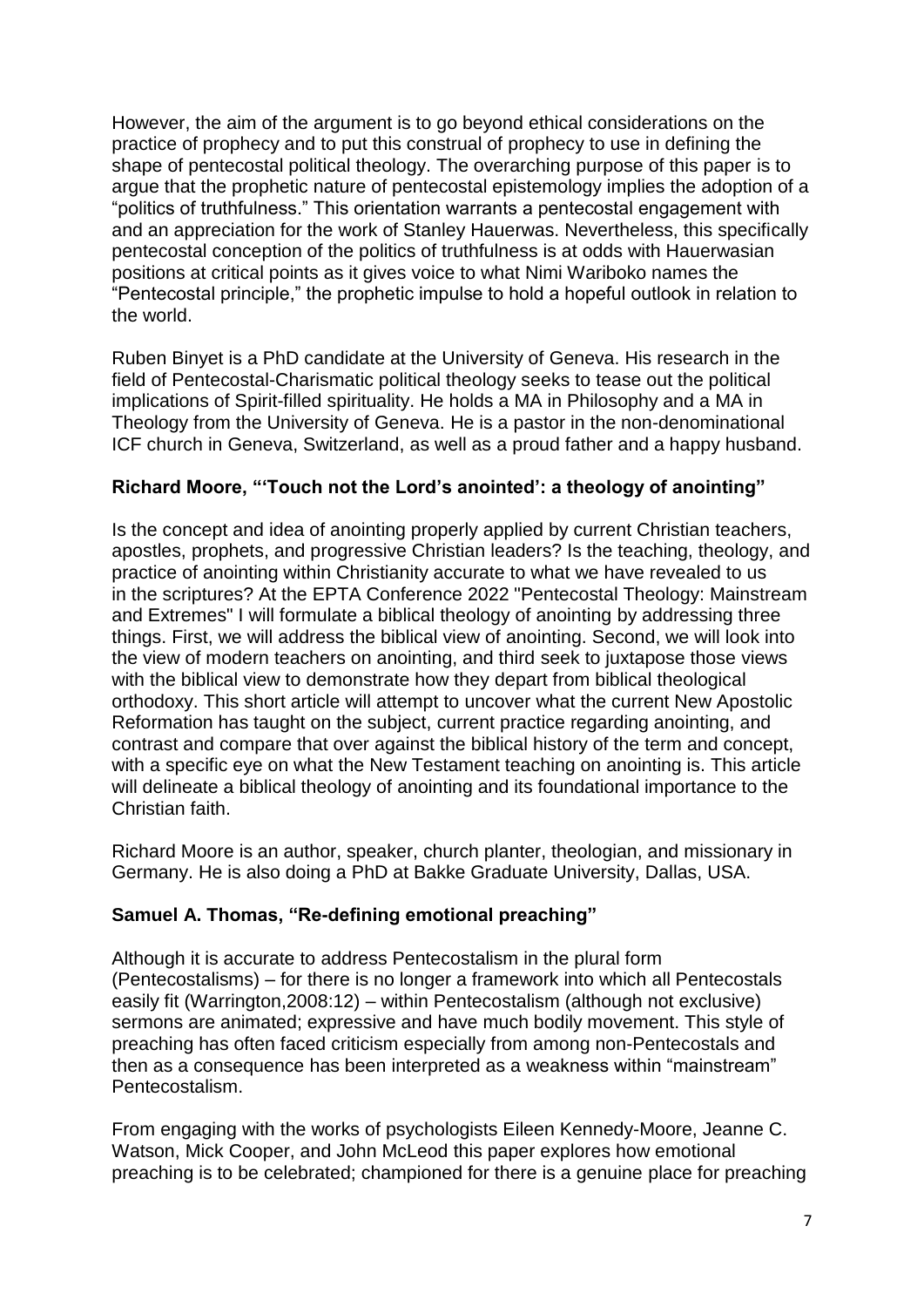that is emotive with animated bodily movement since gestures and facial expressions reiterate the sermon and "lend credibility to the delivery of what is said" (Hartner and Eschmann, 2004:133).

Kennedy-Moore and Watson (1999:3) note the importance of emotional expression and the need for "letting one's feelings out" rather than "bottling them up." They also point out the mental and physical health benefits associated with emotional expression, as well as the psycho-physiological costs of inhibited expression. Kennedy-Moore and Watson also claim that people have two different ways of processing information: experientially and rationally. The rational process is analytical, dominated by logic and facts. The experiential process draws upon affect and imagery and processes information quickly.

It is very important to note that preaching with an emotional delivery gives freedom to listeners to express their own emotional feelings. Cooper and McLeod articulate the need for dialogue as the basis for effective collaboration. For them, dialogue involves "empathic attunement" to the other, an acceptance of the other's reality, and the ability to convey this understanding and acceptance actively to the other in a manner that is authentically personal (2011:37–8). This is an acknowledgement of emotional pain. Although Cooper and McLeod are referring specifically to a dialogue between a client and a therapist, in Pentecostal preaching there is a form of dialogue between the preacher and the listeners.

Emotional preaching should be re-defined as emotional intelligence within "mainstream" Pentecostalism.

Revd Samuel A. Thomas FRSA has served as a pastor within the New Testament Church of God, UK for 21 years. He has an MTh from Spurgeon's College, London, England and he is doing a PhD at the University of Roehampton, London, England on Pentecostal homiletics. He regularly writes academic articles and presents papers at both church and university contexts. As a writer he also contributes to the College of Preachers, Norwich, England.

# **Judy Newton, "How the Holy Spirit harnesses the realm of the imagination in Inner Healing Prayer to facilitate transformation"**

In this paper I propose to share from my research of Inner Healing Prayer Ministry, (IHP) a prayer-based pneumatological method of therapy. My research topic is "What aspects of inner healing prayer ministry are most helpful to Australian clients for their wellbeing." For this conference, I have narrowed this down to "How the Holy Spirit harnesses the realm of the imagination in Inner healing Prayer, to facilitate transformation." It was evident from the research, that the use of the imagination was a highlight. My research uses a qualitative phenomenological methodology as a suitable approach for exploring people's subjective experiences of IHP. My research hoped to identify which aspects of IHP are the most effective from the participants' perspectives. Fourteen participants were interviewed from a range of well- known models in Australia to provide rich data for the research.

In engaging with the theme for this conference, "Pentecostal theology; mainstream and extremes," I locate my paper within the attitudes towards IHP in the Pentecostal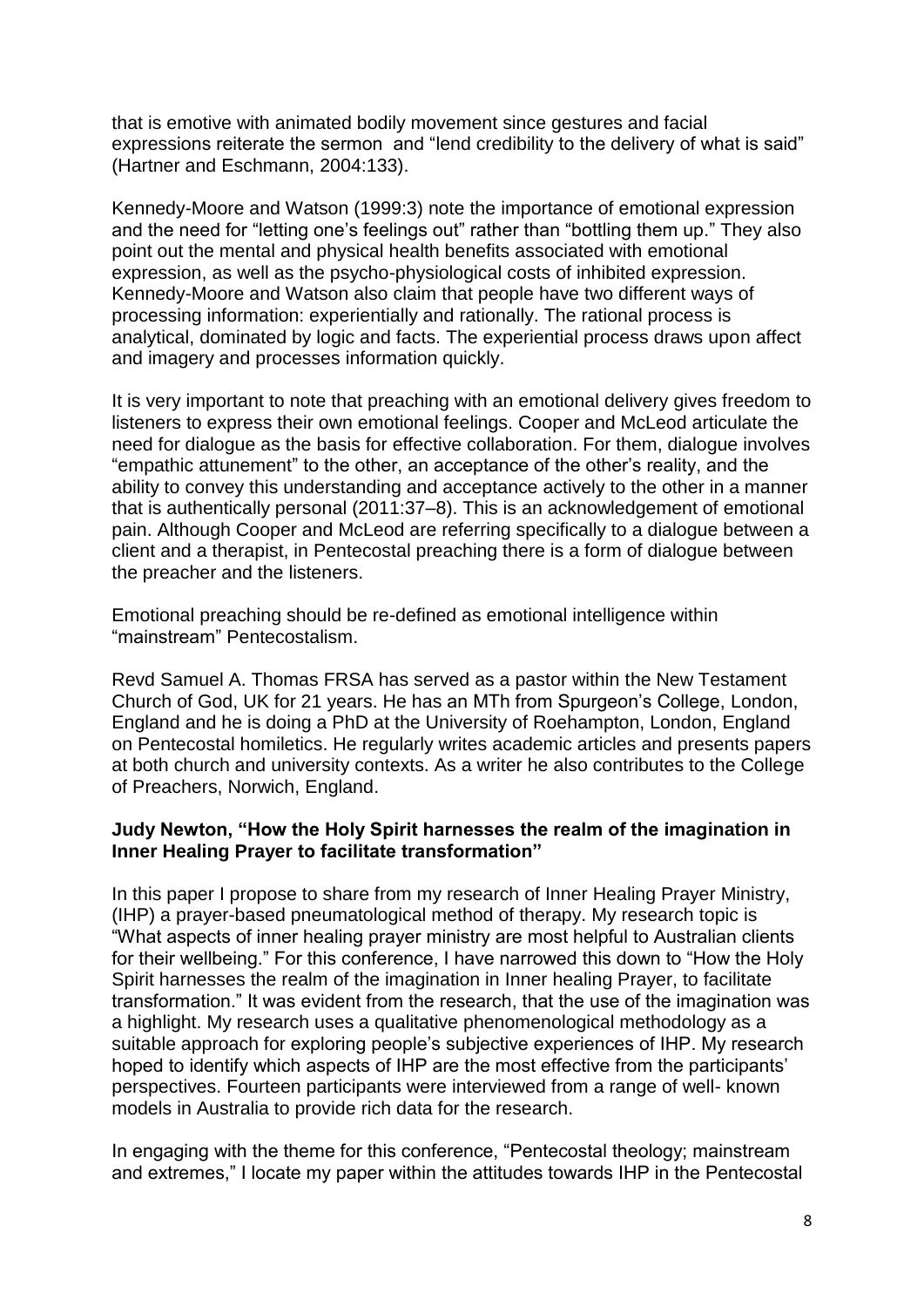church in Australia. IHP is a psychospiritual approach influenced by both psychology and Pentecostal spirituality. This dual disciplinary dynamic has led to controversy in Pentecostal churches. This has its roots in the early years of growth in the 20<sup>th</sup> century, when IHP was regarded with suspicion by Pentecostals and perceived as "quackery", or a bogus alternative medical practice (Poloma, 2009, p. 52). In recent decades this has slowly changed due to the Pentecostal church slowly gaining a more holistic appreciation of health and wellbeing (Poloma, 2009, p. 51). However, some of the culture of suspicion still remains, as evidenced by a reluctance in its use by the Pentecostal church in Australia. Therefore, because of these attitudes, for the purpose of this conference, I locate IHP in "Pentecostal Extremes."

I will introduce this paper with a brief summary from the literature review, in psychological theory, Pentecostal spirituality, practice and theology. However, the focus of this paper is not on theory but the lived experiences of the interviewees; their transformative moments, or "God Encounters" which make explicit IHP practices. The most distinctive dynamic of these is the way the Holy Spirit harnesses the realm of the imagination/psyche to facilitate healing. This paper hopes to allay some misconceptions, and ignorance surrounding IHP, bringing balance to possible extreme attitudes that are still held in error about IHP. The paper will also reveal the positive outcomes of how IHP impacted wellbeing, Christian spirituality and relationship with God, and each other. Thus, it is hoped that this inspires other practitioners and pastors to venture into new ways of being and experiencing the Holy Spirit in ministry, enlarging their therapeutic toolkit.

Judy Newton is a DMin candidate with Alphacrusis College, Australia. Together with her husband she has been extensively involved in church practice, ministry and theology, pioneering and pastoring churches, both locally and overseas. Initially a school teacher, she trained as a professional counsellor, and has lectured in Bible colleges. Building on this she has focussed on emotional healing, and trained in a variety of models, subsequently constructing her own course "Journey towards Wholeness."

#### **Claire Williams, "Trauma, crisis, and ecclesiology: liberation theology for neurodivergence"**

This paper will present the methodologies and some provisional analysis for the development of a liberation theology for neurodivergence. Neurodivergence is a term which describes individuals who deviate from a neurodevelopmental norm. Such individuals may have a diagnosis of autism spectrum disorder, attention deficit hyperactivity disorder, dyslexia, bipolar disorder, or no diagnosis at all. The neurodivergent paradigm understands neurodiversity as typical of the diversity of humans and subject to the same social conditions that other diversities, such as gender and race, experience. In conversation with this paradigm, which recognises difference and the correlated issues of power and disadvantage, I will introduce liberation theology. Liberation theology, broadly described, is an approach to theological engagement that brings the tools and resources of the (in this case) Christian tradition to the aid of instances of oppressions. Liberation theology seeks to free oppressed peoples from their situations of oppression. It is grounded in the work and lives of concrete humanity, ordinary humanity.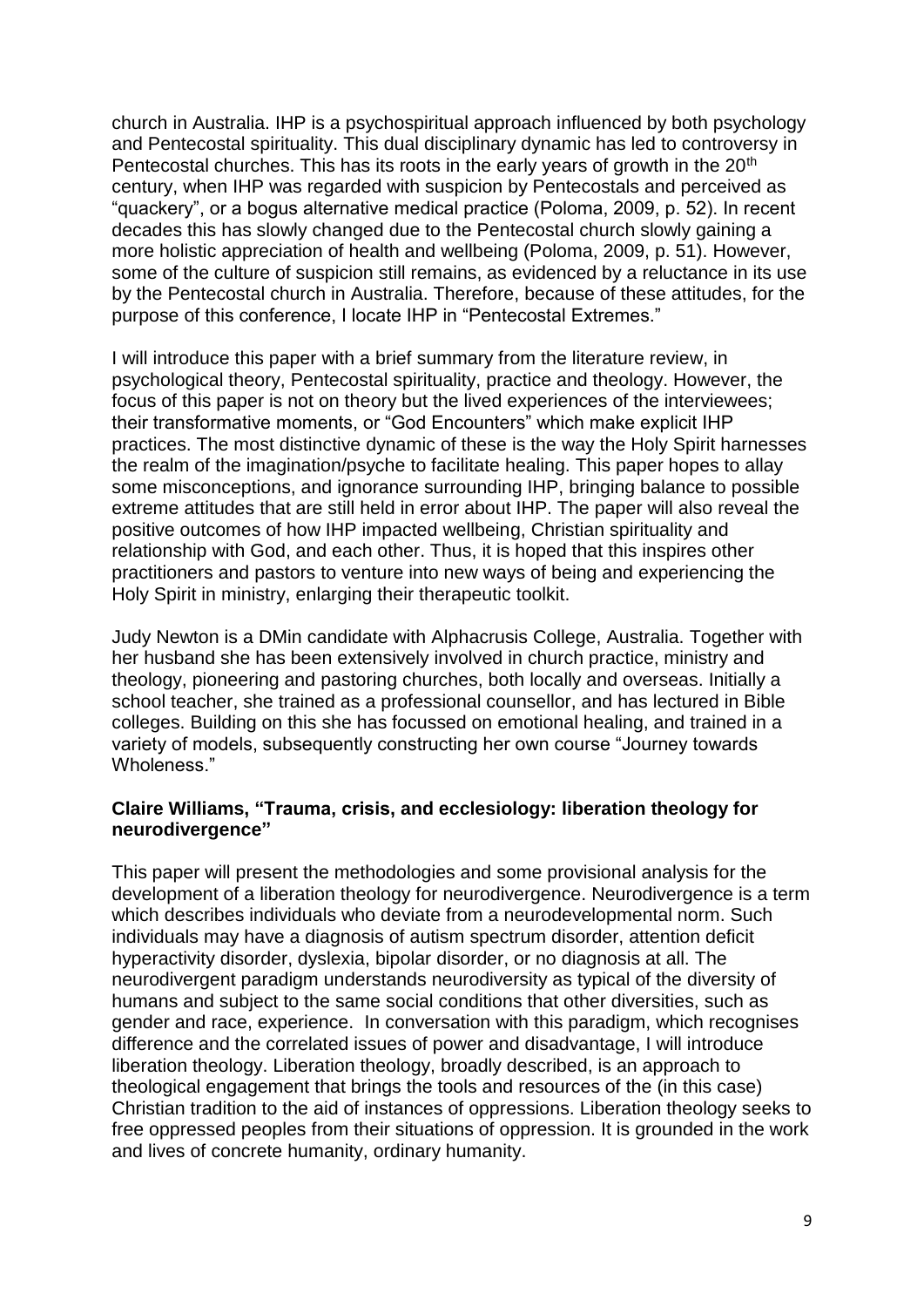In this paper I will describe my approach to the understanding of autism from the social model of disability. It is my thesis that deviant and deficit models of autism have contributed to the subjugation of autistic individuals and theology has the resources and motivation to aid in liberation. It is also my contention that an autistic life is a challenging life because of the many intersections – be they intellectual disability, social isolation or the plethora of additional disadvantages attendant to existing in neurotypical society – and that it is reductive to suggest that liberation equals, without qualification, simply acceptance of difference. Liberation cannot only be a recognition that neurodiversity exists, that is insufficient to the reality of the challenges faced by autistics. Recognition alone does not make use of the ways in which theology can speak to the lived experiences of difficulty and challenge that make up the daily lives of autistic people.

A neurodivergent liberation theology has specific features. These are particular to the liberation it seeks. This paper will present these features. Neurodiverse liberation theology must also champion liberative acts in the manner that the first liberation theologians championed liberation for the poor. I will present the outworking of theological reflection on autistic liberation and the first moves in sketching such theologies focussing primarily on methodological possibilities but also including discussions of neurodiverse theological time as an example of the process in action.

Pentecostal liberation theology is an emerging paradigm, and I will reflect upon the links in my work on autistic liberation. As such this paper reflects a twofold interpretation of the conference theme. Autistic people are both marginal and excluded and would rarely identify themselves as mainstream. Similarly, liberation theology and pentecostal theology are not commonly associated with one another and a pentecostal liberation theology is also not mainstream. This paper should be placed in the "extreme" interpretation of the theme, speaking from the margins of mainstream pentecostal theology and experience.

Claire Williams (BA Oxon, MA) is an associate lecturer at Regents Theological College, West Malvern, England. She is a practical theologian with diverse interests in neo-Charismatic practices, autism, and female spirituality. Her ongoing PhD at Durham University, England researches the faith lives of women in Newfrontiers churches. Claire is also involved with research at the Centre for Autism and Theology at the University of Aberdeen, Scotland. Her forthcoming book is *A Liberation Theology of Autism* which will be published with SCM Press 2023.

# **Mokone Bruno Lephoto, "The uncelebrated union between African Pentecostalism and Roman Catholicism in South Africa"**

Undoubtedly, there are differences that exist between Roman Catholicism and African Pentecostalism such as doctrinal issues, salvific conceptualisations and so forth. Besides, non-Catholics – especially Pentecostal churches – have been perceived as "non-churches" and lacking the real salvation by Catholics. Thus, Catholics have looked at Pentecostals with the eye of suspicion regardless of ecumenical efforts made to bring the two together. Similarly, Pentecostals have perceived Catholics as carrying non-transformative doctrine, lacking the Spirit, and leaning towards political institutions and systems. Hence, the relationship between these two movements has been perceived as irreconcilable and incompatible with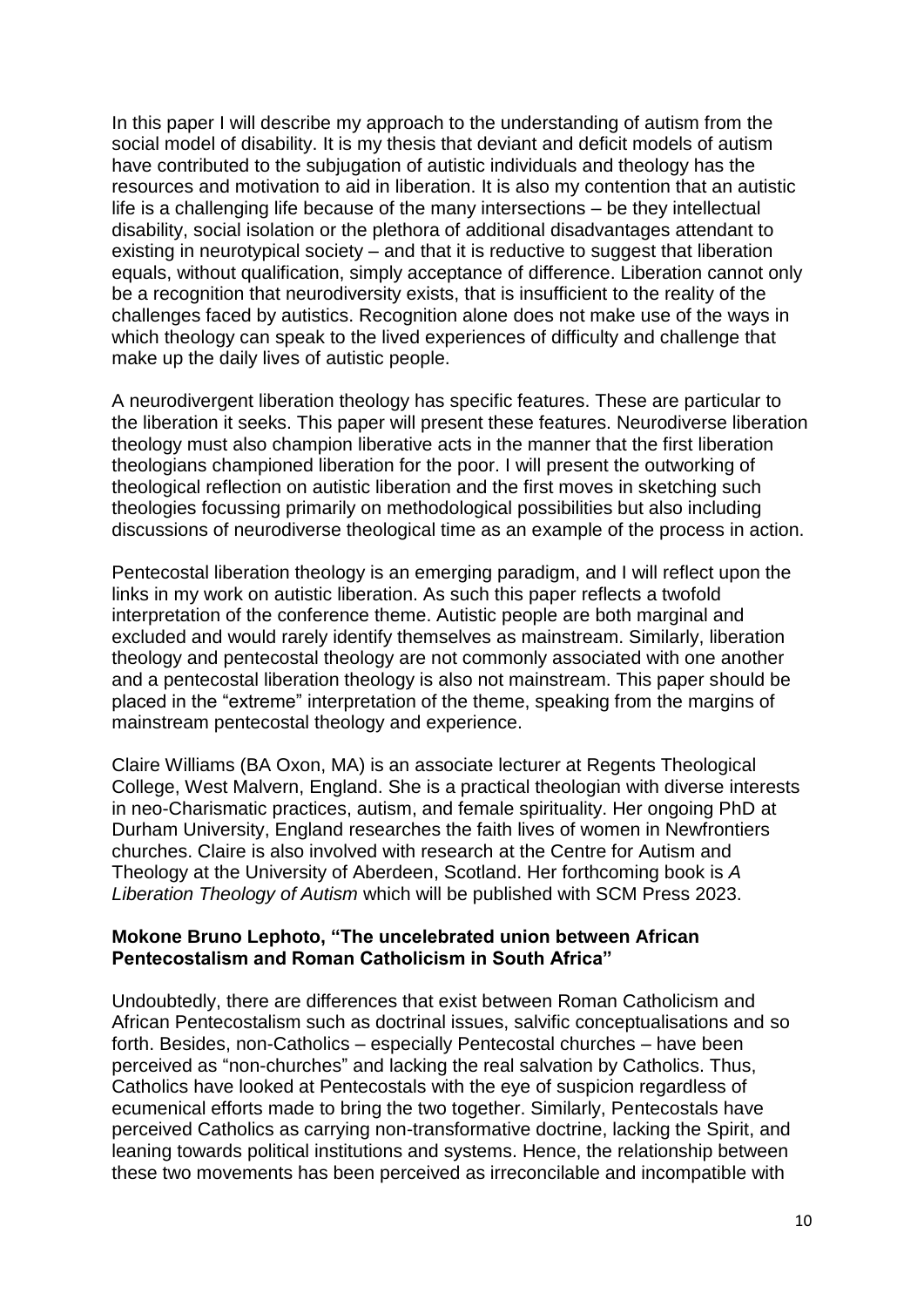some leaders giving up on ecumenical engagements. However, literature review on the relationship between Catholicism and African Pentecostalism reveals some similarities between the two movements framed here as the objectification of religion. In other words, as much as the two movements do not see eye to eye, they have commonalities in the use of rituals and objects in their practice of religion. These similarities can be used as a starting point towards ecumenism and helping the two movements to put aside their differences.

Mokone Bruno Lephoto is a PhD student at the University of South Africa (UNISA).

# **Rachel Ager, "Theologies of healing: when mainstream can be extreme"**

Divine healing has been fundamental to Pentecostal theology, and the promise of such healing is one of the features which distinguishes Christianity from other religions. However, whilst the promise of divine healing brings hope to many, some mainstream Pentecostal theologies of healing uphold the extreme belief that *all* those who pray for healing should receive it. It is a belief which has been perpetuated since the inception of the Pentecostal movement, and is based on the conviction that Jesus, during His earthly ministry, healed everyone who came to him. This conviction is now so rarely challenged in Pentecostal circles that it is in danger of becoming a presupposition. Moreover, Pentecostal spirituality has traditionally been characterised by a strong faith-filled expectation of divine intervention, consequently any acknowledgement within a prayer for healing that a person might not receive healing is deemed to indicate a lack of faith.

This paper argues that the validity of the conviction that "Jesus healed all" can be challenged by a careful theological reading of the healing narratives in the Gospels and Acts, and that this can then be used to develop a renewed Pentecostal theology of healing, with an associated theology of suffering. This paper will demonstrate that it is possible to develop a theology of healing, which is consistent with the healing practices of Jesus and the Apostles, as recorded in the Gospels and Acts, which is not based on the conviction that everyone who asks for healing will receive it. Moreover, it is therefore a theology which is consistent with the lived experience of the many Christians whose lives bear witness to the fact that not all faithful Spiritfilled Christians are healed today. Prayers for healing which include "Lord, if it is your will, please heal me" can then be understood to be what they should be, a declaration to the enemy made by a faith-filled Christian that they will remain faithful to God whatever the outcome of their prayer. Thus, the renewed theology is one which does not alienate those who continue to suffer after prayer for healing.

The renewed theology of healing has been shaped by both Luther's and Moltmann's theology of the cross and the message of "hurrying and waiting" of the Lutheran, Johann Christoph Blumhardt, and sets healing within a cosmic-eschatological perspective. This paper seeks to demonstrate that a Pentecostal theology of power and glory does not need to stand in opposition to a theology of the cross. Rather, a theology of the cross can provide much needed correction to the more extreme tendencies of a theology of glory. The renewed theology acknowledges the sustaining power of the Holy Spirit in the lives of those who continue to suffer after prayer for healing and it recognises their continuing faithfulness to God as lives that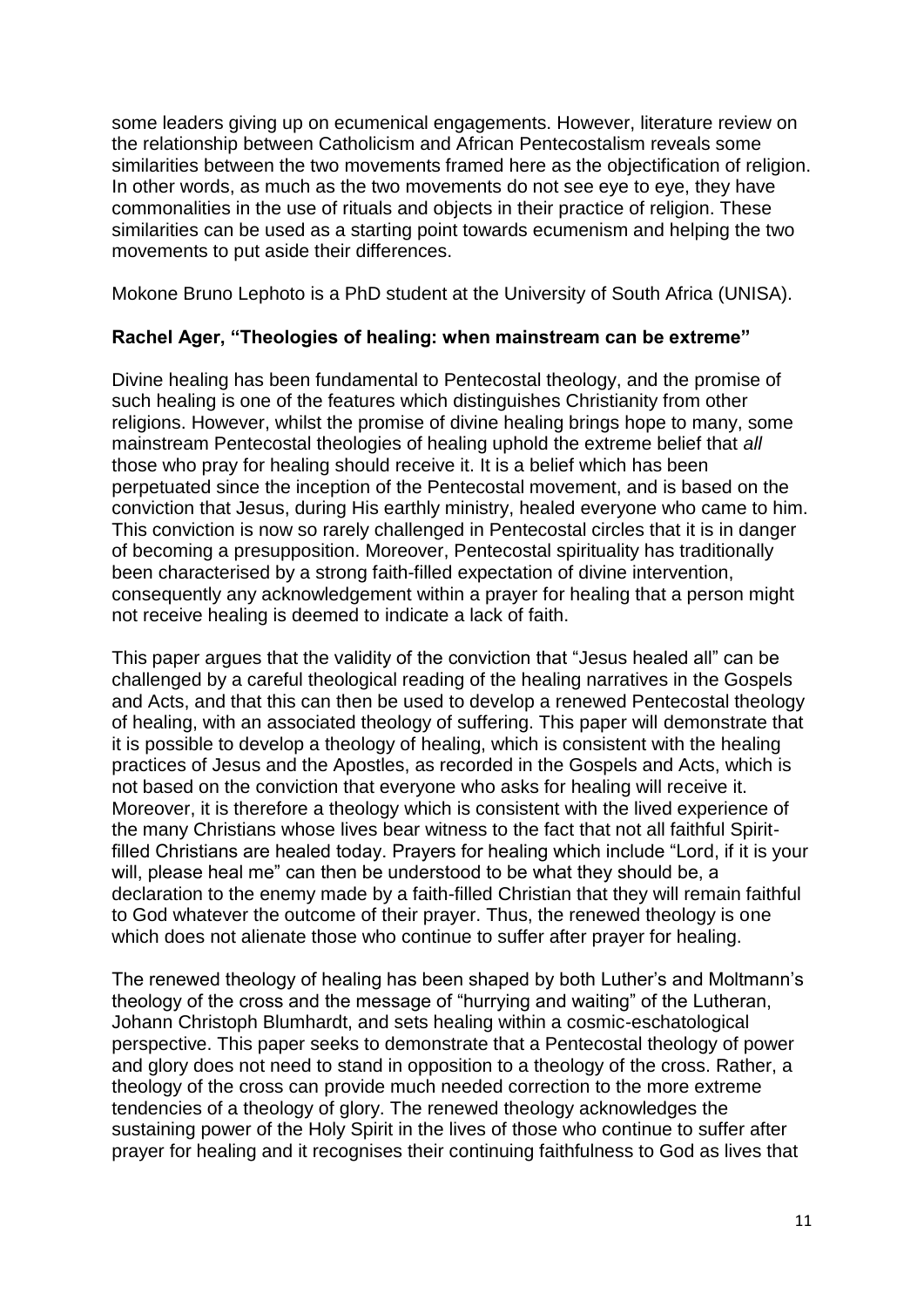are victorious. It is theology which calls the Church to fight the causes of suffering, *and* to be present with those who continue to suffer.

Rachel Ager (PhD cand.) is currently Digital Learning Facilitator at Regents Theological College, West Malvern, UK, and is in the final stages of completing her PhD entitled "In Sickness and in Health: A Theological-Exegetical Reading of Healings in the Gospels and Acts as the Basis for the Development of a Pentecostal Theology of Healing". Her other areas of interest include New Testament use of the Old Testament, and Pentecostal hermeneutics. Rachel has been a member of EPTA since 2018 and is a member of the Elim Pentecostal Church, UK.

# **Frank Liesen, "Bethel Church: new age syncretism and the quest for a theological response in Germany"**

Bethel Church in Redding, CA, USA and pastor Bill Johnson are part of an apostolic network growing quickly in their influence across evangelical denominational lines in Germany. Johnson openly welcomes insights from New Age to merge with Christian beliefs, thereby representing an "extreme" in Pentecostal theology and practice. The book *The Physics of Heaven*, promoted by Bethel Church, invites Christians on an adventure of mystical discoveries and encounters by adopting New Age ideology. However, when religious elements foreign to the Bible meld with the Christian faith, syncretism occurs and diminishes the potency of the gospel to transform lives toward Christian maturity. Evangelicals and Pentecostals in Germany face the provocative question of whether Bethel Church's claim to new and mystical knowledge warrants incorporating New Age beliefs into the Christian faith. Analyzing the nature, extent, use, and authority of mystical knowledge at Bethel from an evangelical viewpoint contributes to this decision of theological discernment. Additionally, comparing the corresponding themes in New Age illuminate similarities and differences across the religious movements. A historical review of Bethel Church and their rising influence in Germany precede the discussion about mystical knowledge.

The paper concludes that Bethel's agenda and "tools" for revival intertwine with a New Age ideology in dialectic tension with evangelical faith and spirituality. First, Bethel Church promotes an experiential approach to knowledge that includes mind transformation. In comparison, the evangelical faith tradition highlights rational discernment as an essential component of genuine spirituality. Secondly, a search for mystical insights beyond biblical knowledge stands in contrast to the evangelical hallmark teaching of the Bible's sufficiency in all matters of the Christian life. Thirdly, Bethel Church uses mystical knowledge to promote healing powers similar to New Age, potentially encouraging Christians to employ animistic practices. An evangelical interpretation of the Scriptures warns against any magical manipulation of spiritual powers. Finally, evangelical scholars do not acknowledge Bethel's various sources of authority as definite proof for their claim to mystical knowledge and New Age integrations.

This analysis invites evangelicals and Pentecostals to discuss the meaning of mystical knowledge and the role of New Age in the Christian faith. Christian leaders face the challenge of either welcoming Bethel's promotion of New Age concepts to help engender Christian revival or opposing them as aberrant forms of syncretism.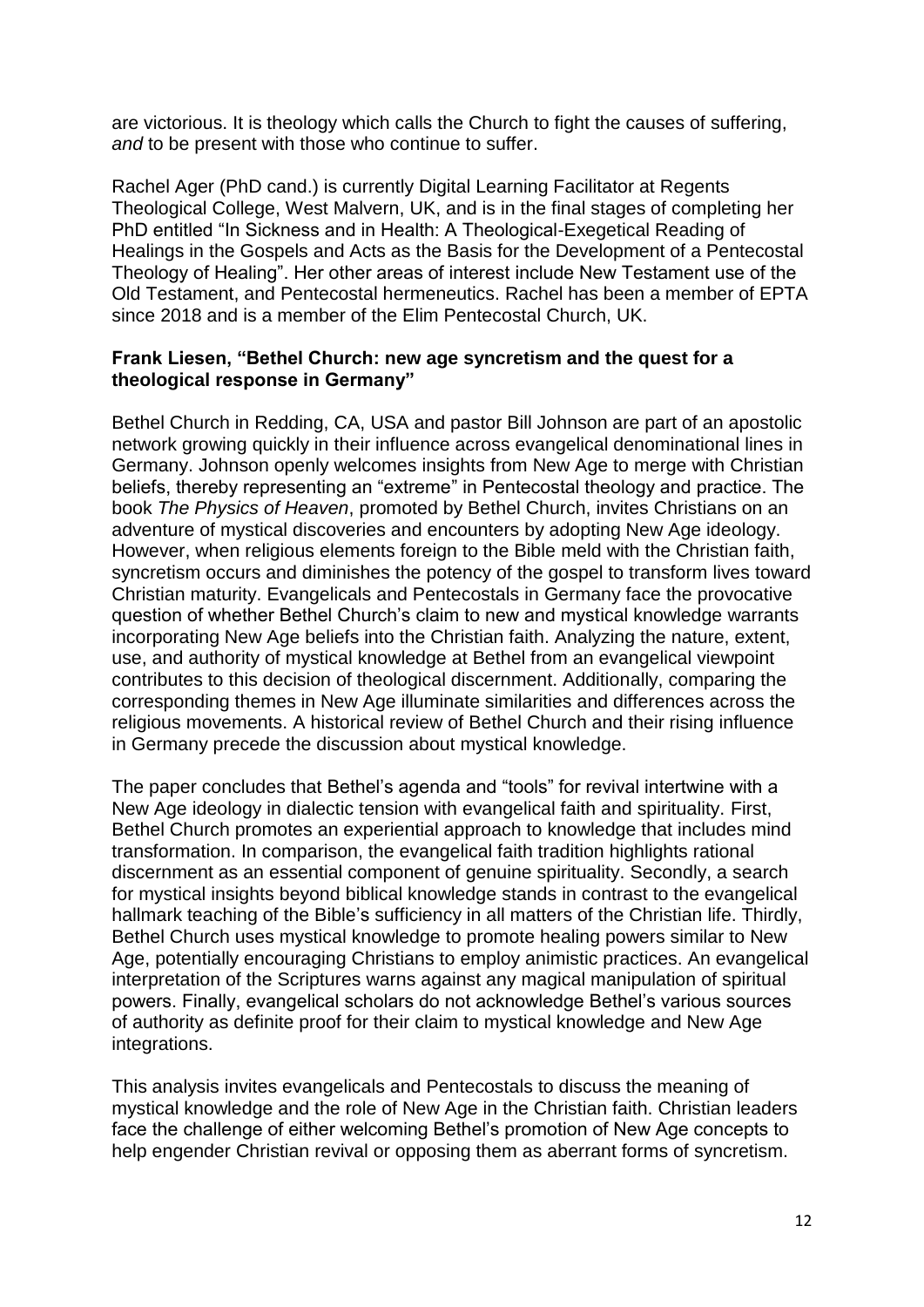This decision of theological discernment rests on the interpretation of mystical knowledge and its place in Christian orthodoxy.

Frank R. Liesen is the Director of the non-profit organization Antiochia Teams, which focuses on pursuing the Great Commission and church planting in Germany. He received his PhD on transformational conversion from Southwestern Baptist Theological Seminary in 2021. He and his wife Terrae are also on staff with the mission agency TeachBeyond. Frank is a member of the Evangelical Missiological Society.

# **David Trementozzi, "The gift of interruption: St. John of the Cross and Covid-19"**

This presentation will argue that Covid-19 can be envisioned within Pentecostal theological reflection and praxis as a "divine interruption" with redemptive possibilities. This claim offers a response to suffering in Pentecostal mainstream theology (where a theology of suffering is often missing) and in the more extreme versions of the movement (where a response to suffering tends towards triumphalism). Though questions of divine action and theodicy relate to such an assertion, this research is concerned not so much with issues of God's sovereignty and will in relation to Covid's origins or purpose as much as his grace and faithfulness in relation to human faith in reply to the pandemic. Within these parameters, I contend that how a person thinks about the theological nature of "interruption" can either empower or demoralize Christian response to the difficulties Covid imposes. In view of this aim, first, we will reflect on Old and New Testament stories of traumatic disruption in the lives of key individuals to establish a biblical and theological foundation for the relationship between faith and the redemption of lifealtering interruption. Second, after a brief introduction to Saint John of the Cross, we will reflect on his theology of the dark night of the soul as it pertains to persistent seasons of physical and emotional distress. John's dark night will be examined according to its interruptive qualities of *discomfort*, *disillusionment*, and *discouragement* to consider his perspective on the transforming implications of the dark night for Christian faith. Third, we will consider how John's theology of the dark night can help us think about the redemptive possibilities of Covid-19. To this end, we will apply the previously examined interruptive qualities of the dark night to the idea of "Covid-as-interruption" for interrogating contemporary notions of (1) happiness (2) success, and (3) self-worth often embraced within Western Pentecostal-Charismatic (PC) Christianity that, consequently, work against the transforming potential of faith. Fourth, I conclude with a summary of this research and its implications for galvanizing PC Christianity to re-envision the redemptive work of the Holy Spirit specifically in disruptive times of suffering, loss, and uncertainty.

David Trementozzi (PhD, Regent University) is Dean of the MTh programme and Professor of Theology at Continental Theological Seminary in Sint-Pieters-Leeuw, Belgium. His publications include *Salvation in the Flesh: Understanding How Embodiment Shapes Christian Faith* (2018 Pickwick). He is a member of EPTA and on the editorial board of the *Journal of Pentecostal and Charismatic Christianity*. Trementozzi is also an ordained minister with the Assemblies of God and a career missionary with Assemblies of God World Missions.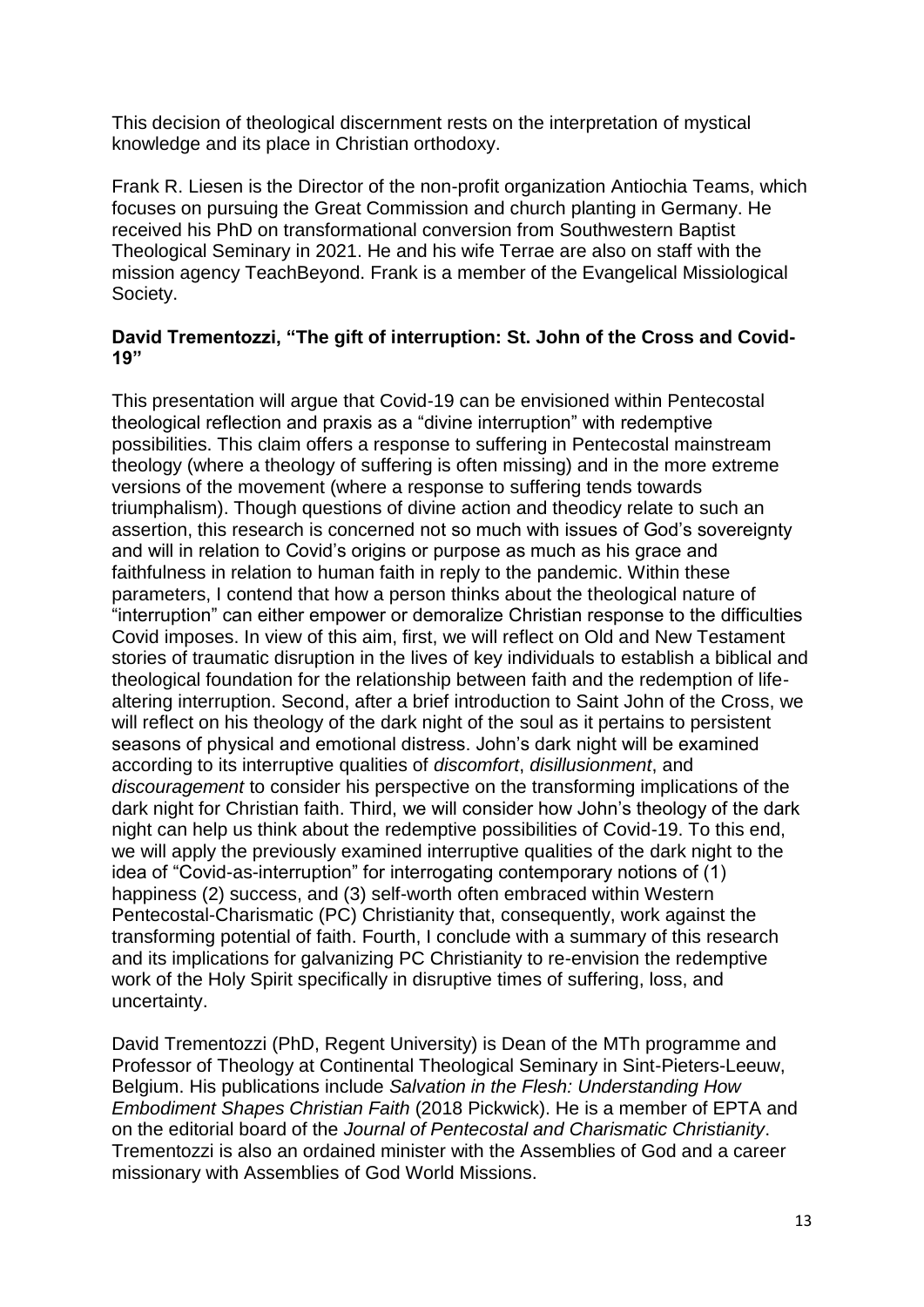# **Jon Newton, "Mainstream and marginal theologies in Australian Pentecostalism"**

In this paper I propose to survey some of the theological streams in Australian Pentecostalism based on existing literature and interviews with over 150 older Pentecostal ministers carried out since late 2019.

Mainstream theological positions in Australian Pentecostalism include Spirit baptism as an event subsequent to conversion, usually marked with speaking in tongues as "initial evidence," premillennial eschatology, a "high" view of Scripture, substitutionary atonement, belief in healing for today, and Trinitarian theology. These core beliefs were summed up in the "fourfold" or "full" gospel. Some of them have been challenged or modified since the rise of the charismatic movement.

Marginal or controversial theological views have included the partial rapture theory, deviations from Trinitarianism, insistence on Spirit baptism and tongues as essential to salvation, demonic activity and deliverance for "born again" Christians, British Israel, prosperity theology, apostleship and shepherding. Whole movements have been characterized by such marginal views, e.g. British Israel and deliverance in CRC, Trinitarian deviations in Good News Hall, tongues as essential to salvation in Revival Centres, apostleship in the Apostolic Church, shepherding in the Logos Foundation stream, prosperity in the "Word of Faith" stream and to some degree Hillsong. These streams were influenced by American or other overseas groups but had a uniquely Australian flavour. The paper will especially highlight the roots and influence of these marginal theologies and concentrate on the two distinctive beliefs of the CRC movements, one of which (British Israel) has been largely abandoned and the other (deliverance) has become "mainstream." I will discuss why these two outcomes have occurred.

I will conclude the paper by looking at recent developments such as the revision of the ACC doctrinal statement and the theology of Hillsong. The overall conclusion is that theological differences among Pentecostal streams in Australia are becoming less important and that a more broad Pentecostal theology is emerging, partly due to the influence of the mega churches.

Jon Newton (PhD, Deakin University, Australia) is Associate Professor of New Testament at Alphacrucis University College Melbourne campus. He has done extensive research on Revelation and Australian Pentecostalism, including his current project which involves recording the stories of many older Pentecostal pastors in Australia. He is the editor of the *Journal of Contemporary Ministry*. He is the author of *Revelation Reclaimed* (2009), *The Revelation Worldview* (2015) and *A Pentecostal Commentary on Revelation* (2021) as well as numerous journal articles. He is an ordained minister with Australian Christian Churches.

# **Gianmarco Giuliani, "Spirit and memory: historical and exegetical insights on biblical inspiration"**

Memory related studies constitute one of the most fascinating trends on the scene of New Testament studies. Obviously, one object of attention has been the role of memory and its characteristics in transmitting Jesus' traditions and how it affected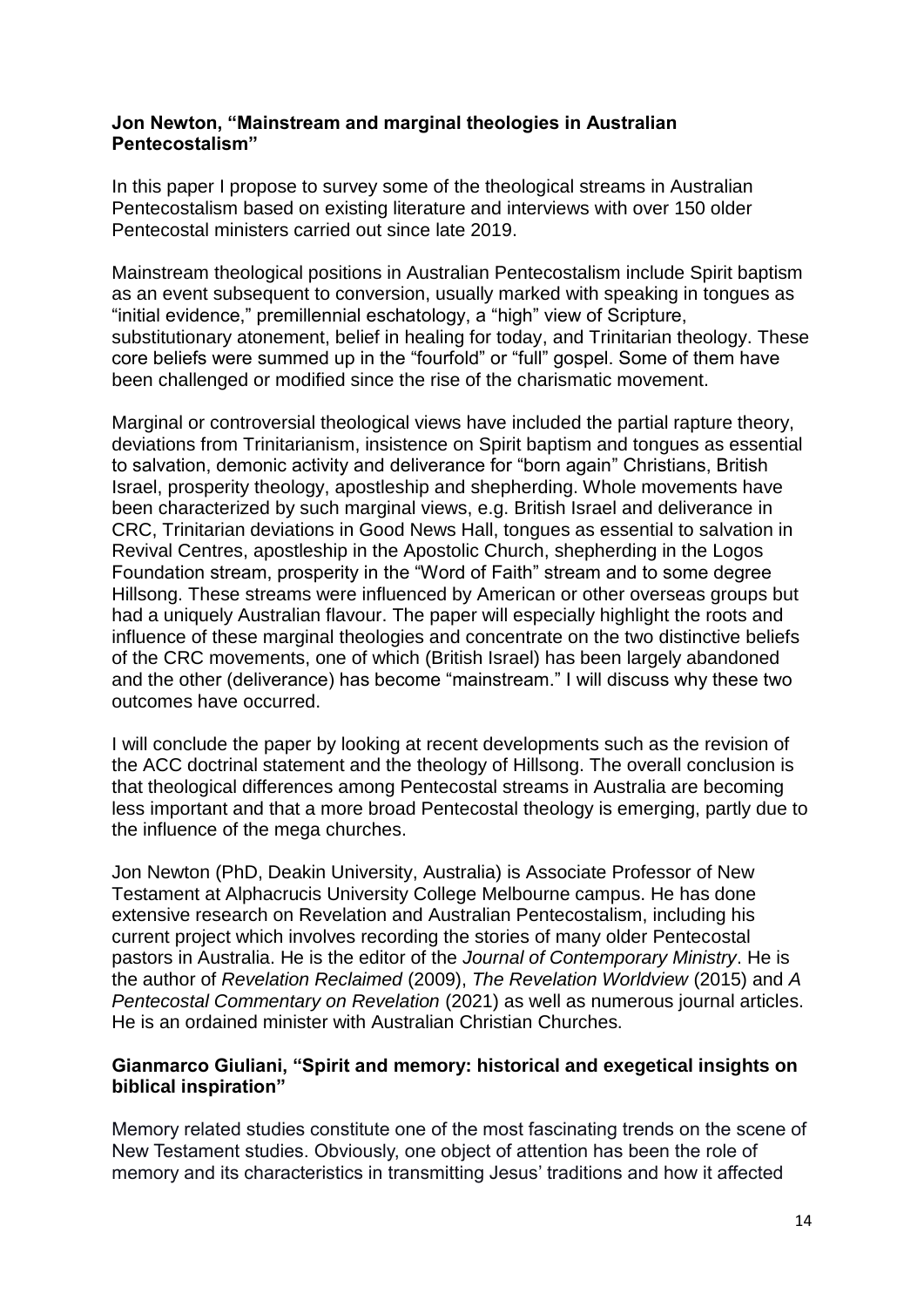the tension between orality and writing. The "remembered Jesus" paradigm offers relevant resources to get over the *impasse* of the "quests of the historical Jesus." However, the potential contribution of this field goes beyond this specific, yet essential, aspect. Working through the insights of, among others, Jan and Aleida Assmann on the notion of *kulturelles Gedächtnis,* it has been possible to expand the study of memory as one of the main driving forces in the shaping of the "Christmemory" in the midst of the first generation of believers in Jesus. The diffuse yet multifaceted use of memory-lexicon in Pauline corpus represents just the top of a more massive iceberg. From its inception, Christianity has been established on the powerful tension between the Jesus-event as revelation-event and its remembrance through liturgical and sacramental celebration. Building on such foundation, we turn attention to a theme whose implications have not yet been fully developed. The explicit link established in the Gospel of John (14:26) between the work of the παράκλητος and the action of remembrance (ὑπομιμνήσκω) has been interpreted variously; nevertheless, an unexplored area regards the charismatic implications of the primary role of memory as a hermeneutical tool to mediate past to present meaningfully.

This last aspect is significant in two ways. First of all, it addresses the nature of the NT canon itself as Holy Scripture. Offering some insights regarding the epistemological capacity attributed to memory itself in New Testament times, we propose to intend the role and nature of Scripture starting from pneumatological categories grounded in the NT canon itself.Secondly, it allows us to deal with the issue of the media (written and/or oral) in a much more complex way than many of its accounts in the debate around Pentecostal hermeneutics. The rejection of "textualization" in favour of an orality-based model in Pentecostal communities, academically and ecclesially, often seems more a defensive move than a constructive account.

Born from the "*extremes"* of Pentecostal theological scene during the '90s, when the dialogue with post-modern hermeneutical theories (Ricouer, Gadamer, etc.) erupted, Pentecostal Hermeneutics is now among the main driving forces of the movement itself. We could affirm that Pentecostal Hermeneutic is nowadays totally *mainstream* within Pentecostal theological contexts, probably because it captures brilliantly the peculiar role of the Holy Spirit who makes the hermeneutical circle alive, from the past author on one extreme to the present charismatic community on the other. A "this-is-that" model that intends to bridge the historical (broadly speaking) chasm for the sake of the present charismatic encounter with the Triune God. However, this model presupposes a primary role of the Holy Spirit behind, through, and over Scripture in order to make sense. This presupposition is often stated but not justified or explained. This contribution aims to offer some insights to this theme, starting from a different perspective.

Gianmarco Giuliani is currently Graduate student at Continental Theological Seminary, Belgium, where he lives with his wife. He earned a BA and Master degree in Early Modern European History and he received a PhD Scholarship at Scuola Normale Superiore, Pisa (IT). His main areas of interest are the history of biblical interpretation in Modern Europe and the tension between faith and history in Christian theology. He participated in various academic conferences in Italy, England and Germany. Gianmarco grew up in a Assemblies of God Church in Italy, and in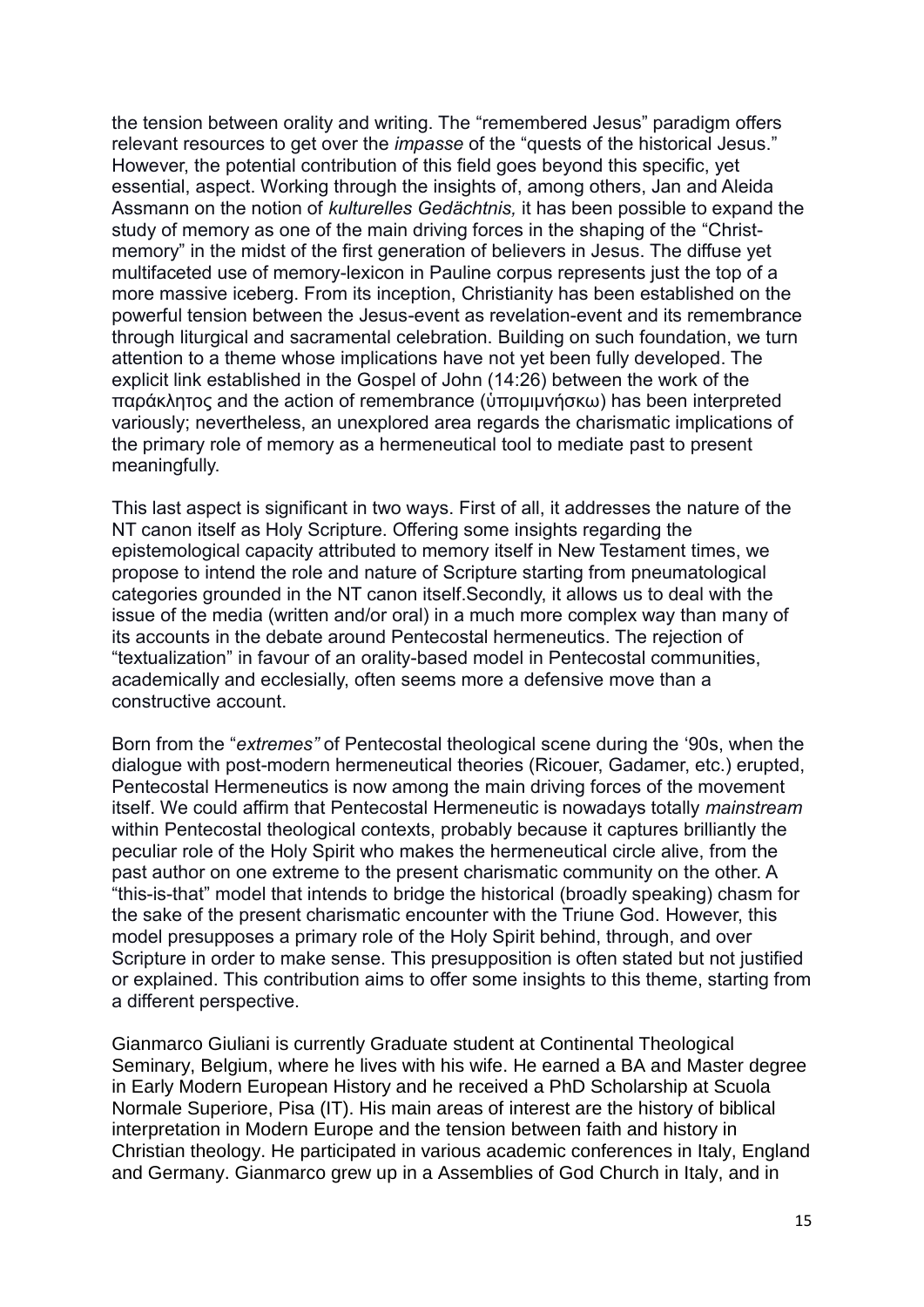2020 he has been the responsible for the website "Svolta", an Young editorial project within the Italian AoG.

# **David Johnson, "Pentecostal theology and the pneumatology of the Apocalypse: the Lion, the Lamb, and the Spirit"**

This paper will examine the pneumatology of the Apocalypse for Pentecostal Theology. The Lion, Root, and Lamb is a remarkable convergence of intertexts in Rev. 5:5-6. The necessity of this paper emerges from the near-exclusive treatment of the Lion and Lamb with limited attention given to the unique, pneumatologically elements of Isa. 11:1-11 evoked by the appearance of the "Root of David" in Rev. 5:5. The often-described dialectical tension with Revelation 5 might more appropriately be described as a "trialectical" tension because three distinct images converge in Rev. 5:5-6. This study will follow Moyise's intertextual approach and examine how the Lamb and Lion are transformed by several attributes of the Spiritempowered Root, who judges justly, who establishes a radical and universal peaceable kingdom and how the sacrificial seven-eyed and seven-horned Lamb reimagines the Root in Isa. 11:1-11. This study will offer an intertextual reading of the Lion, the Root, and the Lamb in dialogue with Isa. 11:1-11. The approach does not assume that the context of these intertexts determines the meaning of Rev. 5:5-6. Rather, these intertexts stand in tension of each other.

This investigation of the Apocalypse will dialogue with Pentecostal pneumatology from the perspectives of (1) the universal judgment and activities of the Spirit through the lens of Isa. 11:1-11 and Revelation 5. (2) The close relationship of Jesus and the Spirit read through Isa 11:1-11 and Revelation 1–5. (3) The arrival of the peaceable kingdom with the coming of the Spirit-empowered 'Root' from Isa. 11:1-11 and the intertextual transformation of the Spirit-empowered 'Root' into the Spirit-empowered Lamb in Revelation 5. This paper will consider the peaceable imagery of the animal kingdom in Isa. 11:1-11 that is contrasted with the violent animals in the Apocalypse. This paper will conclude by engaging the tension in the Apocalypse between the peaceable kingdom of Spirit-empowered Root (Isa. 11:1-11), which has not been inaugurated even after the arrival of the (transformed image) of the Spiritempowered Lamb.

David Ray Johnson (PhD, Bangor University) is a Lecturer of New Testament at Regents Theological College, PhD Supervisor at Bangor University, and an Affiliate Professor of New Testament at Fuller Theological Seminary. He specializes in reading the New Testament from literary approaches, affect theory, reception history, and visual criticism. His publications include, *Pneumatic Discernment in the Apocalypse: An Intertextual and Pentecostal Exploration* (2018 CPT Press). He is a member of the Society of Biblical Literature and the Society of Pentecostal Studies.

# **Mookgo Kgatle, "Inward-looking approach in classical Pentecostalism: a South African perspective"**

Classical Pentecostalism, also known as Pentecostal and Charismatic Christianity refers to Pentecostal churches that were either founded by or have affiliation with western missionaries in South Africa. These are churches such as Apostolic Faith Mission (AFM), Assemblies of God, and the Full Gospel. Literature review on these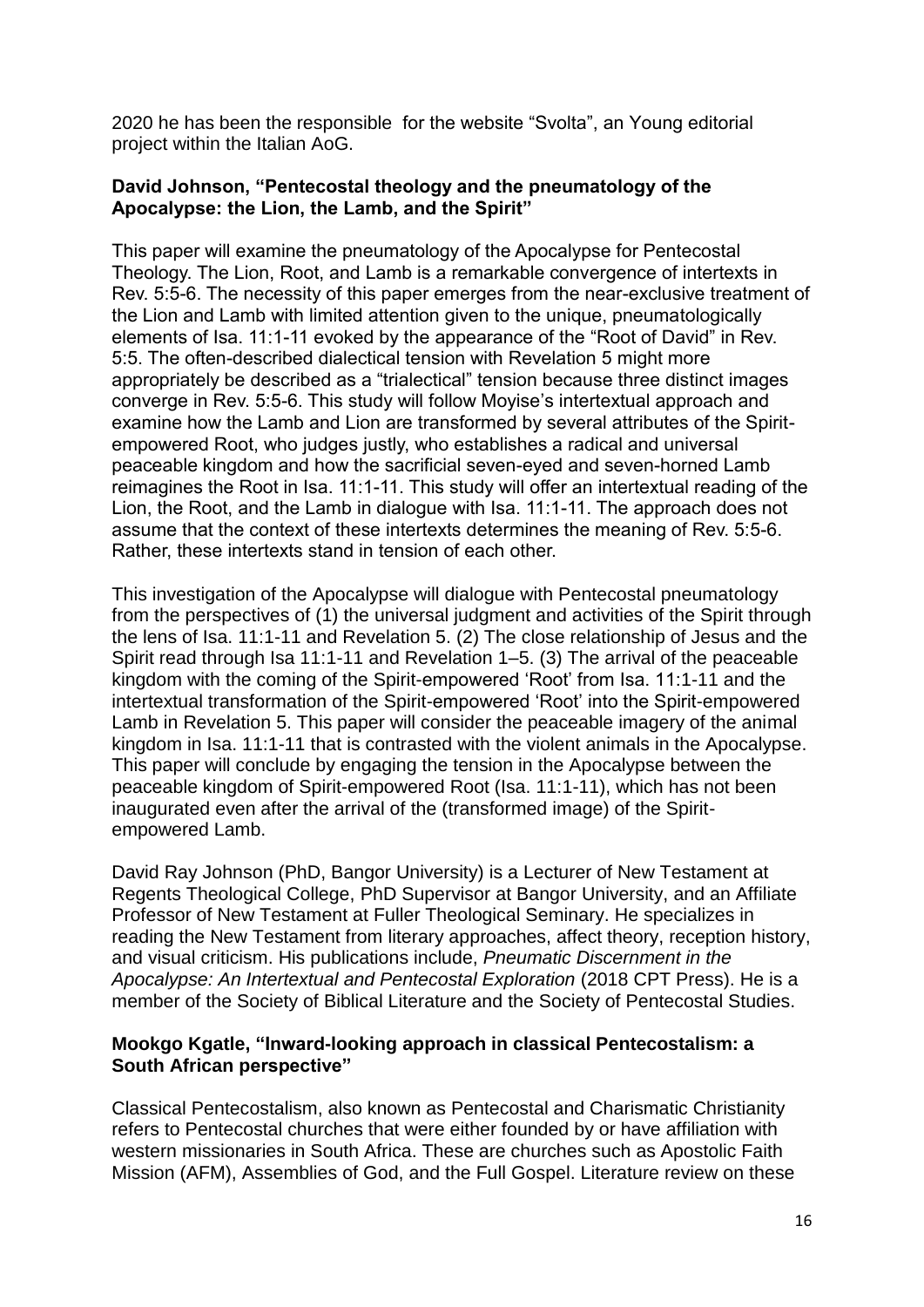churches reveals that in their early development they were inward looking and only concentrated on their theology of Spirit baptism, evangelism, and eschatological expectations. This inward-looking approach caused classical Pentecostalism to become passive in the socio-economic and socio-political issues at that time. Issues such as racial segregation, poverty, inequality, and unemployment are highlighted here to demonstrate classical Pentecostalism's non engagement. The aim of this article is to demonstrate how Pentecostalism given its theology of experience can become instrumental in social issues affecting communities. This shall be done by introducing the inward-looking approach in classical Pentecostalism, a discussion on their disengagement with social issues and the proposal on Pentecostal theology of social action.

Mookgo Solomon Kgatle is Professor at the department of Christian Spirituality, Church History and Missiology, University of South Africa and a National Research Foundation (NRF) Y Rated researcher (2019-2024) in African Pentecostalism. He has published more than 50 peer reviewed articles and 4 books in the same field. He is the visiting scholar at the Centre for Pentecostal and Charismatic Studies-University of Birmingham (2020) and Oxford Centre for Religion and Culture at [Regent's Park College,](https://eur02.safelinks.protection.outlook.com/?url=https%3A%2F%2Fen.m.wikipedia.org%2Fwiki%2FRegent%2527s_Park_College%2C_Oxford&data=05%7C01%7CSimo.Frestadius%40REGENTS-TC.AC.UK%7Cafc0b3c9322e4ea605db08da48a79bb2%7Cf2e5541705824629a4c85717ac7ed4a0%7C0%7C0%7C637902182091471311%7CUnknown%7CTWFpbGZsb3d8eyJWIjoiMC4wLjAwMDAiLCJQIjoiV2luMzIiLCJBTiI6Ik1haWwiLCJXVCI6Mn0%3D%7C2000%7C%7C%7C&sdata=Pef1v3o0ttu0o4X38Mh1tYHGDuTB845GSEquZu7%2B2nc%3D&reserved=0) [University of Oxford](https://eur02.safelinks.protection.outlook.com/?url=https%3A%2F%2Fen.m.wikipedia.org%2Fwiki%2FUniversity_of_Oxford&data=05%7C01%7CSimo.Frestadius%40REGENTS-TC.AC.UK%7Cafc0b3c9322e4ea605db08da48a79bb2%7Cf2e5541705824629a4c85717ac7ed4a0%7C0%7C0%7C637902182091481268%7CUnknown%7CTWFpbGZsb3d8eyJWIjoiMC4wLjAwMDAiLCJQIjoiV2luMzIiLCJBTiI6Ik1haWwiLCJXVCI6Mn0%3D%7C2000%7C%7C%7C&sdata=N0apNgiK01kNjbOcF4%2FQrEtXX500c7yqIPZstGhHTl4%3D&reserved=0) (2022-2023). He is the founding President of the Southern African Society for Pentecostal Studies.

#### **Yushak Soesilo, "From mission to doxology: Pentecostal political theology in a multicultural world"**

Indonesia is a multi-ethnic and multi-religious country with Christians as a minority. Indonesian Pentecostal churches are growing rapidly, so among Christians their existence is very much taken into account. However, it is felt that the Pentecostals' political theological understanding is still lacking. This is because the Indonesian Pentecostal churches in their teaching generally simply emphasize the work of the Holy Spirit in the context of giving power for ecclesiastical services and supporting spiritual disciplines. Indonesian Pentecostal churches are also churches that are active in teaching and carrying out missions. However, the mission carried out is generality limited to "winning souls."

This paper intends to explore a relevant political theology for Pentecostals in multiethnic and multi-religious country, such as Indonesia. The study is conducted by Vernon K. Robbins' socio-rhetoric criticism method on Isaiah 42:1-9, also well known as the First God's Servant Song. The text has been chosen because of its pneumatic messianic character, which Pentecostals usually read as reflection of their existence and calling as a person who experience the gift of the Holy Spirit. The result of the study shows that the servant of God, who was anointed by the Spirit of God, became agent to carry out the mission of liberation for all mankind from social injustice. In addition, the servant of God also carried out transformative mission for the world. The mission carried out by the servant of God was ultimately regarded as God's superiority over idols, which therefore brought God praise. Thus, it could be concluded that the heart of pneumatic political theology is mission. The Spirit encourages believers to move and act in missions, to work on and produce transformative action in the public sphere. Every work produced could be considered as a participation in the Spirit's creative-redemptive work, and doxology is a way to discern the Spirit's work.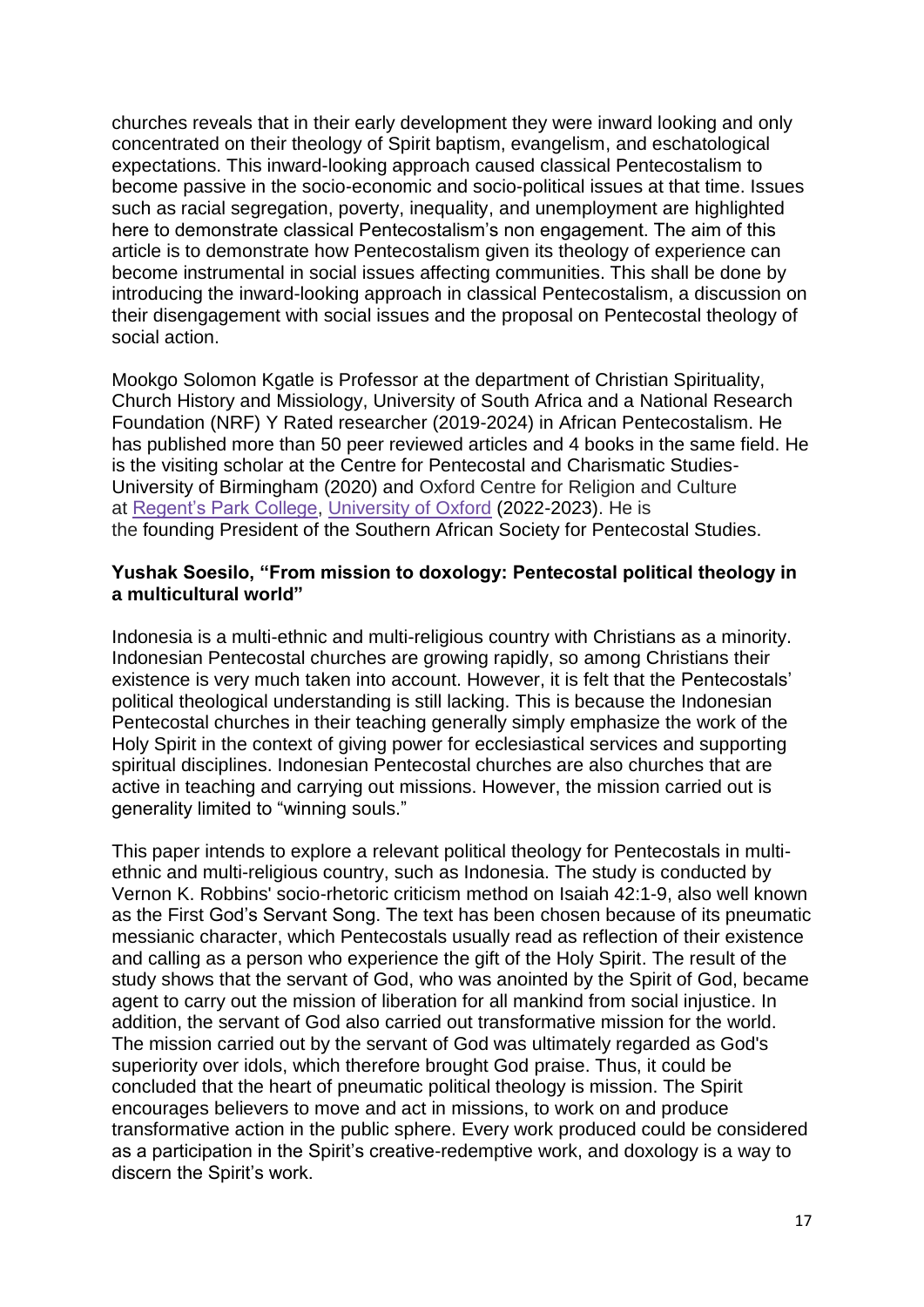Yushak Soesilo (MTh) is an assistant professor of Old Testament Studies and Biblical Hermeneutics at Intheos Theological Seminary, a Pentecostal seminary in Indonesia. Soesilo is currently pursuing doctoral study at Faculty of Theology Duta Wacana Christian University, Yogyakarta, Indonesia. He is also the editor in chief of *Dunamis: Jurnal Teologi dan Pendidikan Kristiani* (*Dunamis: Theology and Christian Education Journal*), a journal accredited by Indonesian Ministry of Education and Culture. He also serves at Gereja Pantekosta Pusat Surabaya (Surabaya Centered Pentecostal Church).

#### **Ulrik Josefsson, "The Knutby process: a case study from mainstream to extreme"**

Knutby is a small village 80 kilometres northeast of Stockholm. In 1921 a Pentecostal congregation was formed there. Around the turn of the millennium things changed. The church became more charismatic, authoritarian, and isolated. Young people longing for a radical Christian discipleship were attracted and moved to Knutby. With growing manipulation, sexual abuse, and even a murder it all ended in a catastrophe. In the Swedish public consciousness, the word Knutby today is connected to a weird charismatic sect.

Starting with the "Knutby-process" this paper deals with questions such as: How could this happen? What was the inner logic of the group? How can these kind of processes be prevented? What can traditional Pentecostals learn from Knutby?

Ulrik Josefsson (PhD, Lund University) is Vice President at the Academy for Leadership and Theology in Sweden. He is a practical theologian with a particular interest in Pentecostal spirituality. Josefsson has written a number of articles on church and society, epistemology, ecumenism, and the current developments in Scandinavian Pentecostalism. He is the Vice Chair of the World Alliance for Pentecostal Theological Education (WAPTE), Director the Institute for Pentecostal Studies (IPS) at Uppsala University, Sweden, editor for *IPS' research reports*, and Co-Editor for *Scandinavian Journal for Leadership and Theology*. He is also former board member of EPTA. Ulrik is Minister in the Swedish Pentecostal movement and part-time Missionary to East Africa focused on theological education.

#### **Helene Wuhrer, "Acts 21 and the right to disagree: a NT example of how conflicting interpretations of what God said were handled"**

As a contribution to this year's conference theme "Pentecostal Theology: Mainstream and Extremes" I would like to present an exegetical paper on the theme of Paul's journey to Jerusalem in the book of Acts. Most Theologians and lay Bible readers sense a severe tension between Acts 21:4 and the story of Paul traveling to Jerusalem. In Acts 21:4 the journey seems to be forbidden by the Holy Spirit but later on Paul is not portrayed as disobedient when pursuing his plans. Different ways of harmonizing this tension have been proposed. Acts 21:4 is often seen as an example of the disciples' feelings being wrongly presented as prophecy. Looking more closely at the story of Acts with a literary focus, though, gives the impression that Luke intentionally left this tension inside his story. Acts 21:4 is clearly presented as a prohibition inspired by the Holy Spirit. Nonetheless, Luke repeatedly mentions